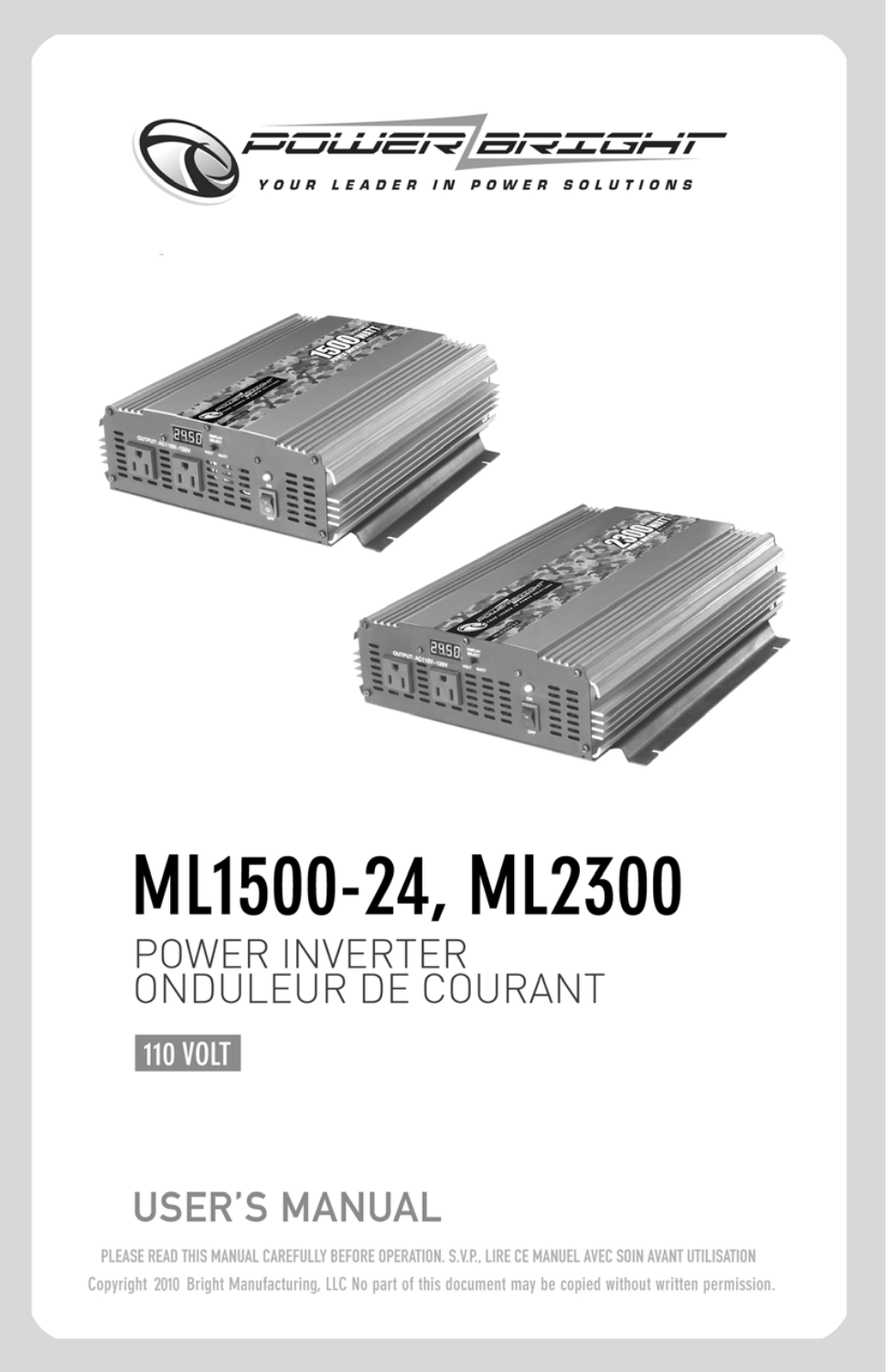## **Welcome**

Please read this manual thoroughly before installing and operating your new PowerBright™ Power Inverter. This manual contains information you need to obtain the performance required for your application. Keep this manual for future reference.

## **About PowerBrightTM Inverters**

PowerBright™, an innovator in portable inverter design, has developed a new line of super-efficient power inverters with the highest surge capability in the industry. These extremely advanced, microprocessor controlled units run cooler and more reliable than any in their class. This unit has the highest efficiency available (up to 90%), so that longer run times and extended battery life are achieved.

This PowerBright<sup>TM</sup> inverter converts low voltage, direct current (DC) to 110 volt modified sine wave (MSW) alternating current (AC). The inverter draws power from 24V,deep-cycle batteries such as those used for marine, golf cart and fork-lift or from other high current 24V sources.

#### **A Higher Wattage Inverter May Be Required**

To determine whether the PowerBright™ ML1500-24 / ML2300 will operate a particular appliance or a combination of appliances, run a test. All inverters are designed to automatically shut down in the event of a power overload. This protection feature prevents damage to the unit while testing appliances with combined wattages in the 1500 watt / 2300 watt range. Turn on the highest wattage appliance first then other appliances. If an appliance combination in the 1500 watt / 2300 watt range will not operate properly, then it is likely that this PowerBright<sup>TM</sup> inverter does not have the required capacity to operate the appliance in question.

#### **WARNINGS, CAUTIONS AND NOTES**

It's very important that any operator and installer of this inverter read and follow all **WARNINGS, CAUTIONS AND NOTES** and all installation and operation instructions. In particular, comply with **WARNINGS** (possibility of serious injury or death), **CAUTIONS** (possibility of damage to the inverter and/or other equipment), and **NOTES** (included to assist you in achieving the maximum performance and longest working life from this advanced-design inverter.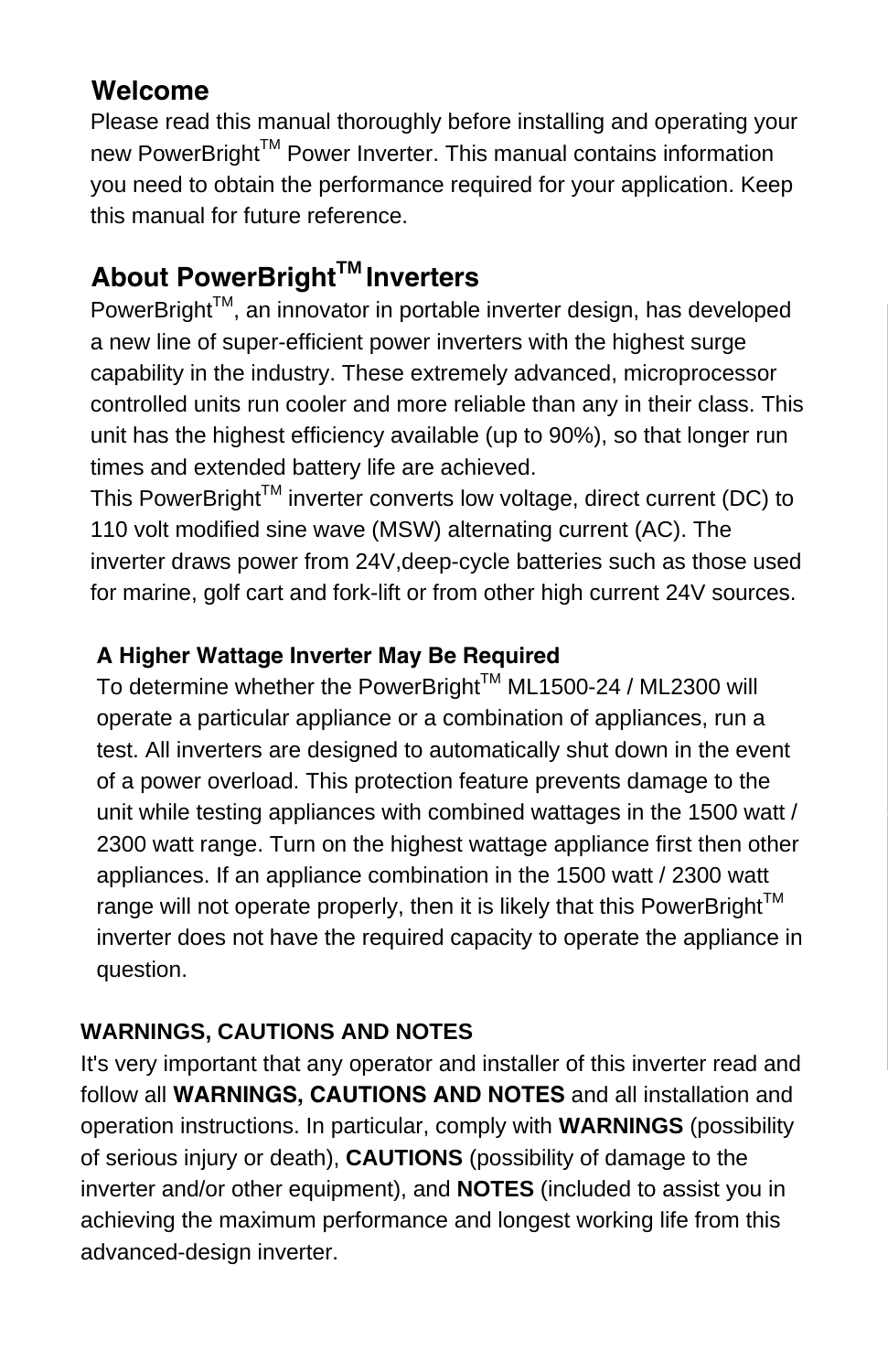

#### **WARNINGS: INVERTER OUTPUT**

 This is a heavy-duty device that produces voltages similar to commercial AC power.

- Danger of shock or electrocution treat inverter output the same as commercial AC power.
- Do not use the inverter near flammable materials or in any locations that may accumulate flammable fumes or gases. This is an electrical device that can briefly spark when electrical connections are made or broken.
- Do not allow water or other liquids to contact the inverter.
- Do not use appliances with damaged or wet cords.



#### **CAUTIONS: INVERTER OPERATING ENVIROMENT**

• Surrounding air temperature should be between -20°C and  $\bullet$  40°C – ideally between 15°C and 25°C (60 - 80°F).

- Keep the inverter away from direct sunlight, if at all possible.
- Keep the area surrounding the inverter clear to ensure free air circulation around the unit. Do not place items on or over the inverter during operation. The unit will shut down if the internal temperature gets too hot. Restart the inverter after it cools.
- This PowerBright<sup>™</sup> inverter will only operate from a 24V power source. Do not attempt to connect the inverter to any other power source, including any AC power source
- Do not reverse DC input polarity this will void the warranty.



#### **APPLIANCE CAUTIONS**

• DO NOT plug in battery chargers for cordless power tools if the charger carries a warning that dangerous voltages are present at the battery terminals.

- Certain chargers for small nickel-cadmium or nickel-metalhydride batteries can be damaged if powered by this inverter. Two types of appliances are susceptible to damage: Small, battery-operated appliances such as flashlights, cordless razors and toothbrushes that plug directly into an AC receptacle.
- DO NOT use this inverter with the above two types of equipment.
- The majority of portable appliances do not have this problem. Most portable appliances use separate transformers or chargers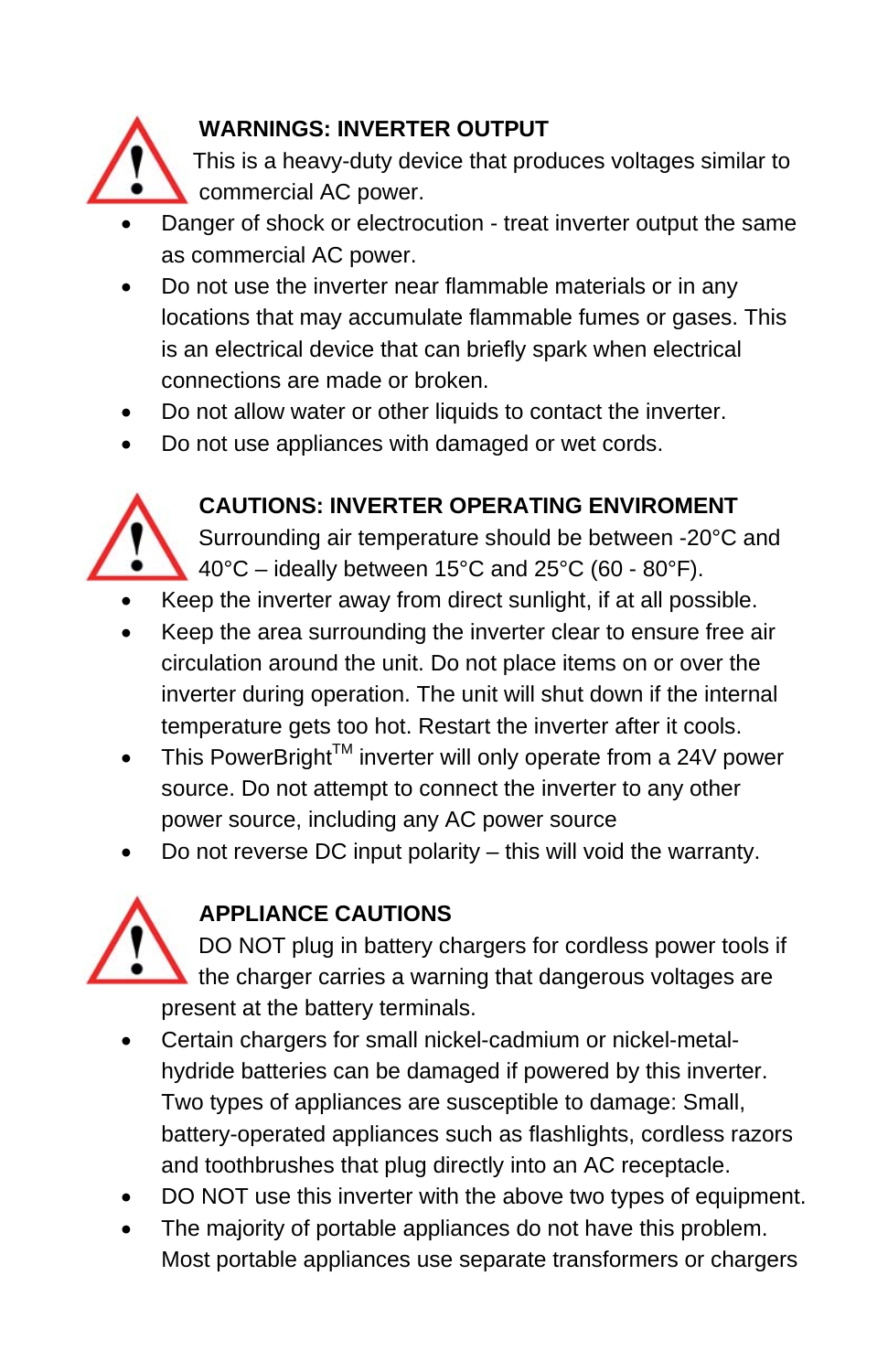that plug into AC receptacles to supply a low-voltage DC or AC output to the appliance.

- Some fans with synchronous motors may slightly increase in speed (RPM) when powered by the inverter. This is not harmful to the fan or to the inverter.
- Route appliance cords and extension cords to prevent accidental pinching, crushing, abrading and tripping people,
- Use safety approved extension cords rated at 15 amps or higher.
- GFCI devices may not work with modified sine wave (MSW) power.
- This inverter is not tested for use with medical equipment.
- This inverter is not tested for use in marine applications.
- In the event of a continuous audible alarm or automatic shut down, turn the inverter OFF immediately. Do not restart the inverter until the source of the problem has been identified and corrected.
- When attempting to power lead acid battery chargers, with modified sine wave, monitor the temperature of the battery charger for approximately 10 minutes. If the battery charger becomes abnormally warm, immediately disconnect it from the inverter.

## **Getting Started**

When a motorized appliance or a tool turns on, there is an initial surge of power to start. This surge of power is referred to as the "starting load" or "peak load." Once started, the tool or appliance requires less power to operate. This is referred to as the "continuous load" in terms of power requirements. You will need to determine how much power your tool or appliance requires to start up (starting load) and it's continued running power requirements (continuous load).

Power consumption is rated in watts, or it can be calculated from amperes (amps). This information is usually stamped or printed on most appliances and equipment. If this information is not indicated on the appliance or equipment, check the owner's manual. For electrically sensitive equipment, contact the manufacturer to determine if the device you are using is compatible with modified sine wave AC.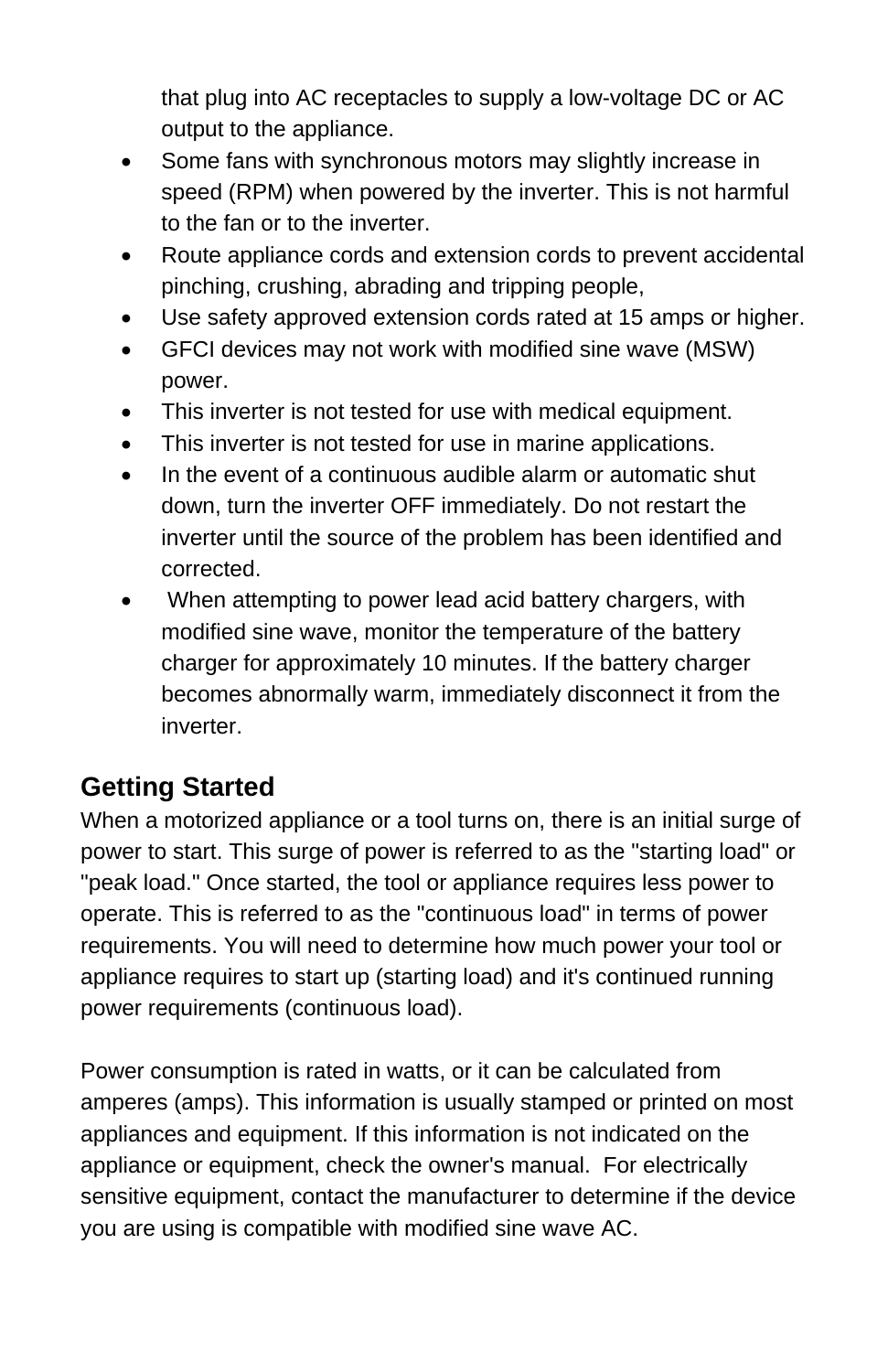#### Multiply: **AC AMPS** X **110** (AC voltage) = **WATTS**

This formula yields a close approximation of the continuous load of your appliance.

Multiply: **WATTS**  $\times$  **2** = Starting Load for most appliances

This formula yields a close approximation of the starting load of most appliances. Exceptions are motorized appliances such as pumps, freezers and air conditioners. These appliances can have startup loads of up to eight times the rated watts.

## **Front Panel ML1500-24, ML2300-24**



- A. Digital Display for DC Volts or AC Watts.
- B. Display Selector Switch DC Volts or AC Watts.
- C. Overload LED Indicator. If continuous power draw of appliance(s) exceeds 1500 watts / 2300 watts, this light will turn ORANGE/RED and the inverter will automatically shut down. When this occurs, turn off the inverter and determine the cause of the overload before turning the inverter and the appliance back on.
- D. ON/OFF Switch. Turns the inverter circuits ON and OFF.
- E. Two standard North American AC outlets, each rated at 15 Amps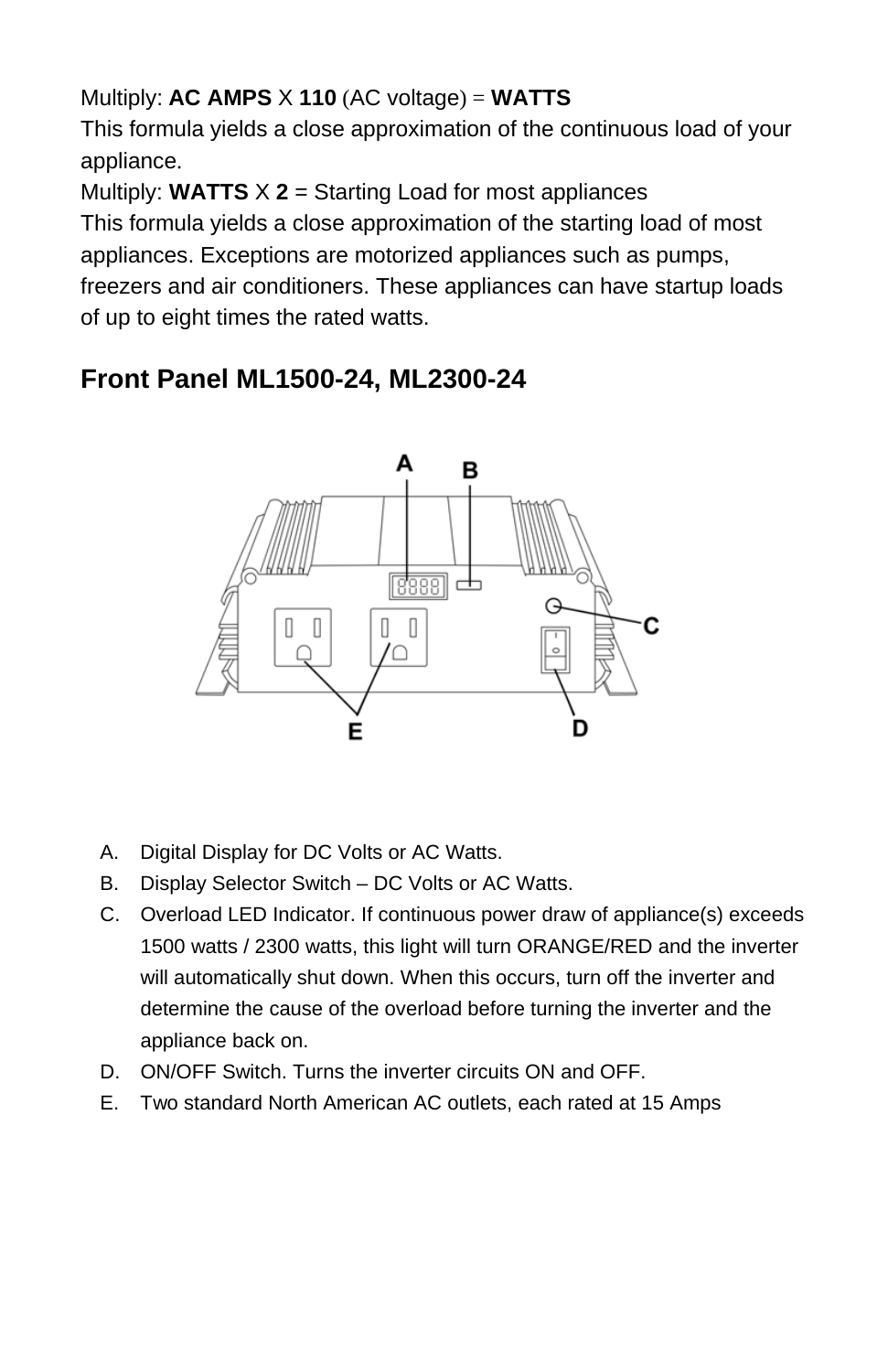#### **Rear Panel ML1500-24, ML2300-24**



F. High-Speed Cooling Fans. When the temperature inside the inverter exceeds a preset limit, the Cooling Fan automatically turns on to cool the inverter. When the temperature reduces, the fan turns off.

- G. Ground Terminal
- H. Negative Power Input Terminal.
- I. Positive Power Input Terminal.

#### **Determining the DC Power Requirements**

Powering multiple appliances from the high-power ML1500-24, ML2300-24 inverter requires a 24 volt battery. To calculate the approximate power in amps a 24 volt battery bank has to supply you need to know the current, or amps required for powering the continuous AC load. A shortcut method is to divide the continuous AC load wattage by 20. For example, the continuous AC load is 1500 watts / 2300 watts. The current (amps) is: 1500/20 or 45 amps at 24 VDC. Add to the load any DC appliances that may be powered by the battery bank.

#### **Sizing the Battery**

To determine the minimum battery bank ampere-hour rating that you will need to operate appliances from the inverter, and any DC appliances powered by the battery bank. Follow these steps: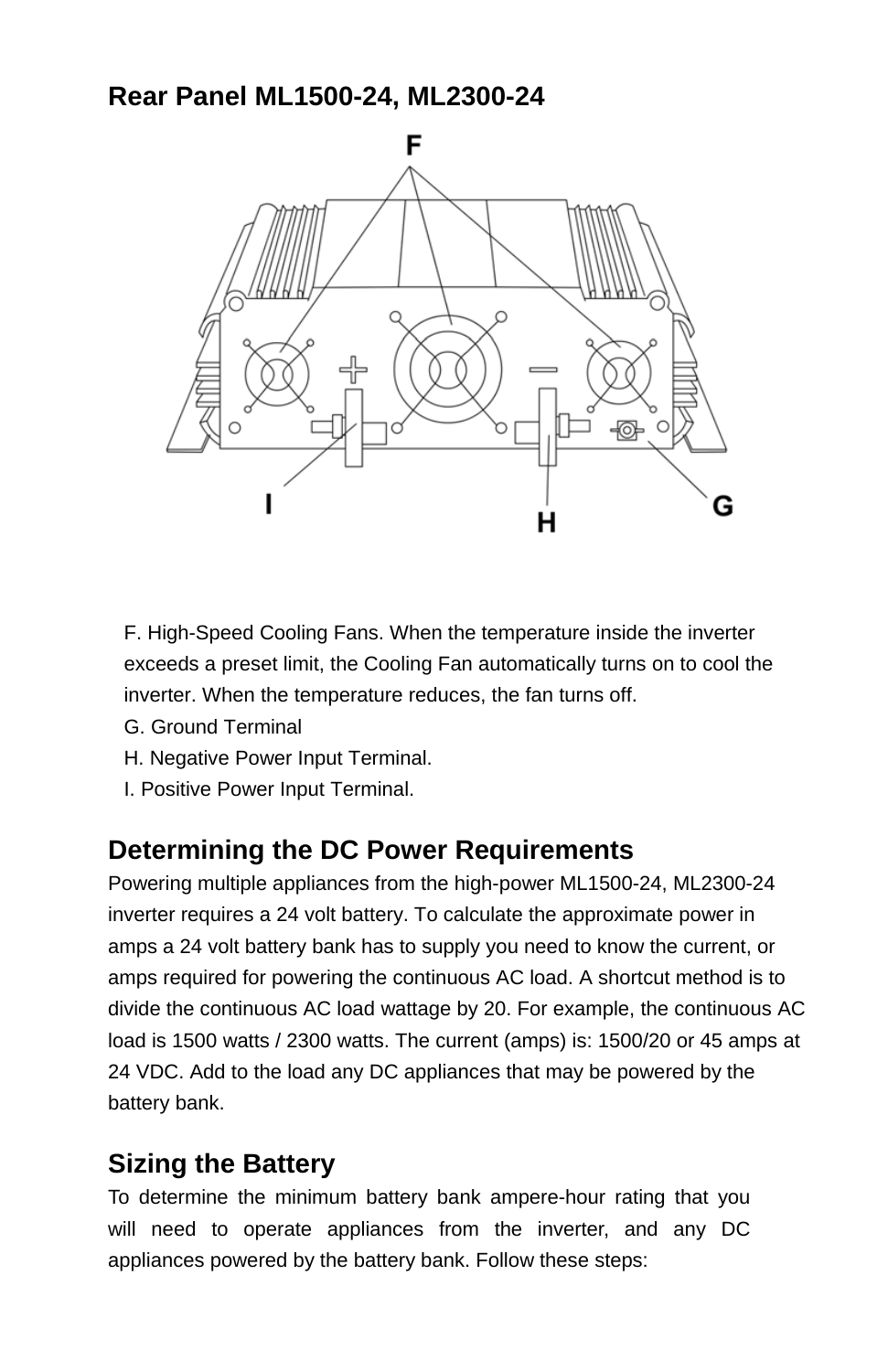1. List the maximum wattage that the inverter has to provide (as above). 2. Estimate the number of hours the appliances will be in use between battery recharges. This will differ depending on appliances. As an example, a typical home-use coffeemaker draws 500 watts during its brew time of 5 minutes, it maintains the temperature of the pot at about 100 watts. Typical use of a microwave oven is only for a few minutes. Some longer operating time appliances are lamps, TV's, computers and refrigerator/freezers.

3. Determine the total watt-hours of energy needed. Then multiply the average power consumption in watts by the number of hours of run time. For example: 2000 watts for 10 hours  $= 20,000$  watt hours.

Using the 2000 watts (or 200 Amps) for 10 hours example as above, then 200 amps is needed for 10 hours. This provides us with the basic amp-hours (AH) of battery that is required. Ten hours at 200 amps equals 2000 Amp Hours (AH). This answer is just a beginning because there are other conditions that determine actual run time. These include:

- AC appliance load and time in use (basic Amp Hour)
- Cable gauge and length
- Charge level of the batteries (between use, chargers have to be able to fully charge the batteries)
- Temperature of the batteries (colder batteries provide fewer amps)
- Age and condition of the batteries (older batteries lose capacity (amp hours)
- Compliance with turning off unnecessary AC and DC loads.

If there is any doubt about sizing the battery bank, it is safe to over estimate the amp hour requirements of the battery bank.

#### **Note:**

The type of batteries you use to power your high power inverter is important. Operating a high-power inverter will routinely discharge batteries and they will require frequent recharging. Batteries used to start engines are not designed to repeatedly charge and discharge. PowerBright™ recommends using "deepcycle" or "marine" rated batteries.

#### **Cable Gauges**

When connecting the inverter to a battery bank use the thickest stranded insulated copper wire available in the shortest length practical. If the inverter & the battery are positioned within 4 FT of each other, a minimum of #4 gauge wire should be used to make the connections. When the distance between inverter & battery bank is 4-6 FT, a minimum of #2 gauge wire is required.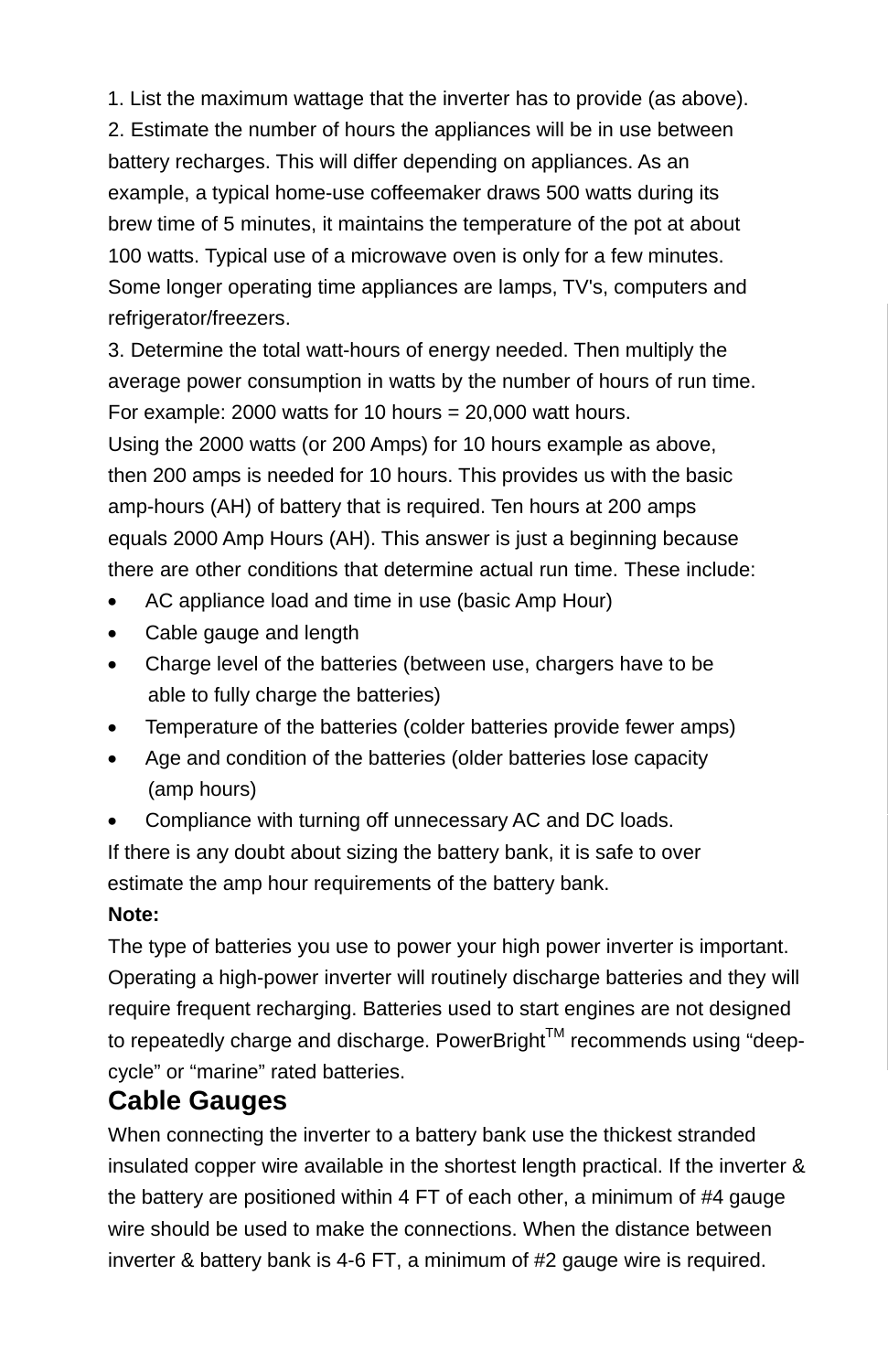## **WARNING: DANGER OF BATTERY EXPLOSION – INSTALL A FUSE**

Battery Banks can deliver very high levels of current that can vaporize metal, start fires and cause explosions. PowerBright<sup>IM</sup> recommends installing one ANL type fuse and fuse holder close to the positive battery bank terminal. This fuse protects the batteries from accidental DC cable shorts, which can cause batteries to explode. ANL fuses and fuse holders are available at most marine supply stores.



## **CAUTIONS**:

Loose connections can result in a severe decrease in voltage  $\blacksquare$  that can cause damage to cables and insulation.

- Failure to make correct polarity ( Pos, Neg ) connection between the inverter and the battery bank can result in blowing fuses in the inverter and can permanently damage the inverter. Damage caused by reversed polarity is not covered under the PowerBright $^{TM}$  warranty.
- Making the connection to the Positive terminal may cause a spark as a result of current flowing to charge capacitors within the inverter. This is a normal occurrence.
- Because of the possibility of sparking, however, it is extremely important that both the inverter and the 24 volt battery be positioned far from any possible source of flammable fumes or gases. Failure to heed this warning could result in fire or explosion.
- Operating the inverter without correctly grounding the unit may result in electrical shock.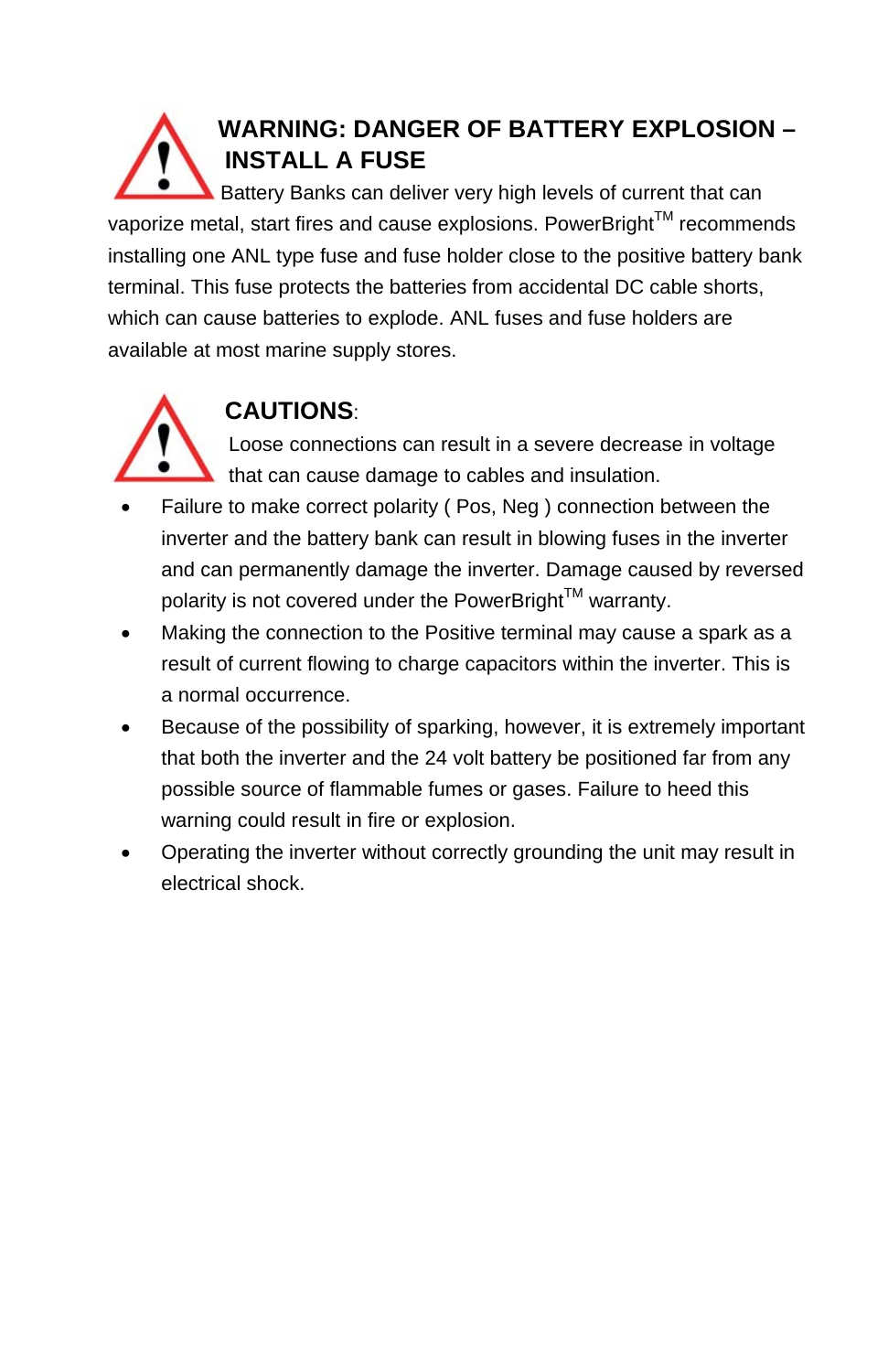#### **Mounting the Inverter**

Your PowerBright $^{TM}$  inverter should not be mounted under the hood of a vehicle. If installing in a vehicle, choose a dry, cool, ventilated area closest to the battery as practical. Before drilling any mounting holes, make sure that there are no wires, fuel lines, or tanks directly behind the surface to be drilled.

To mount the inverter:

1. Inverter ON/OFF switch must be in the OFF position.

2. The inverter should be mounted horizontally.

3. Position the inverter against the mounting surface and mark locations of the mounting screw openings.

4. Remove the inverter and drill four mounting holes.

5. Fasten the inverter to the mounting surface using corrosion-resistant fasteners sized #10 or larger.

#### **Connecting the Inverter**

This inverter has two DC cable connections, one positive and one negative. The order of steps in the following procedure minimizes the danger of sparking near the battery bank.

- 1. Prepare all cable set ends with ring terminals at the battery ends.
- 2. Install one fuse holder with fuse on the Pos cable close to the battery bank end.
- 3. Make sure the ON/OFF switch located on the front panel of the inverter is in the OFF (O) position.
- 4. Ensure all appliance cords or extension cords are disconnected from the inverter.
- 5. Connect a #8 gauge stranded insulated wire to the enclosure ground terminal and connect the free end of the wire to the vehicle's chassis or any other ground point.
- 6. Connect the unfused cable to the Negative (-) terminal of the battery bank.
- 7. Connect the Negative cable to the Inverter's Negative (-) terminal.
- 8. Insulate the end of cable to be connected to the Pos (+) Inverter terminal.
- 9. Connect the fused cable to the battery bank Pos (+) terminal.
- 10. Connect the Pos cable end to the Pos (+) inverter terminal.

#### **NOTE: Sparking is normal for the first connection.**

Make sure you have good secure connections – Do not over-tighten.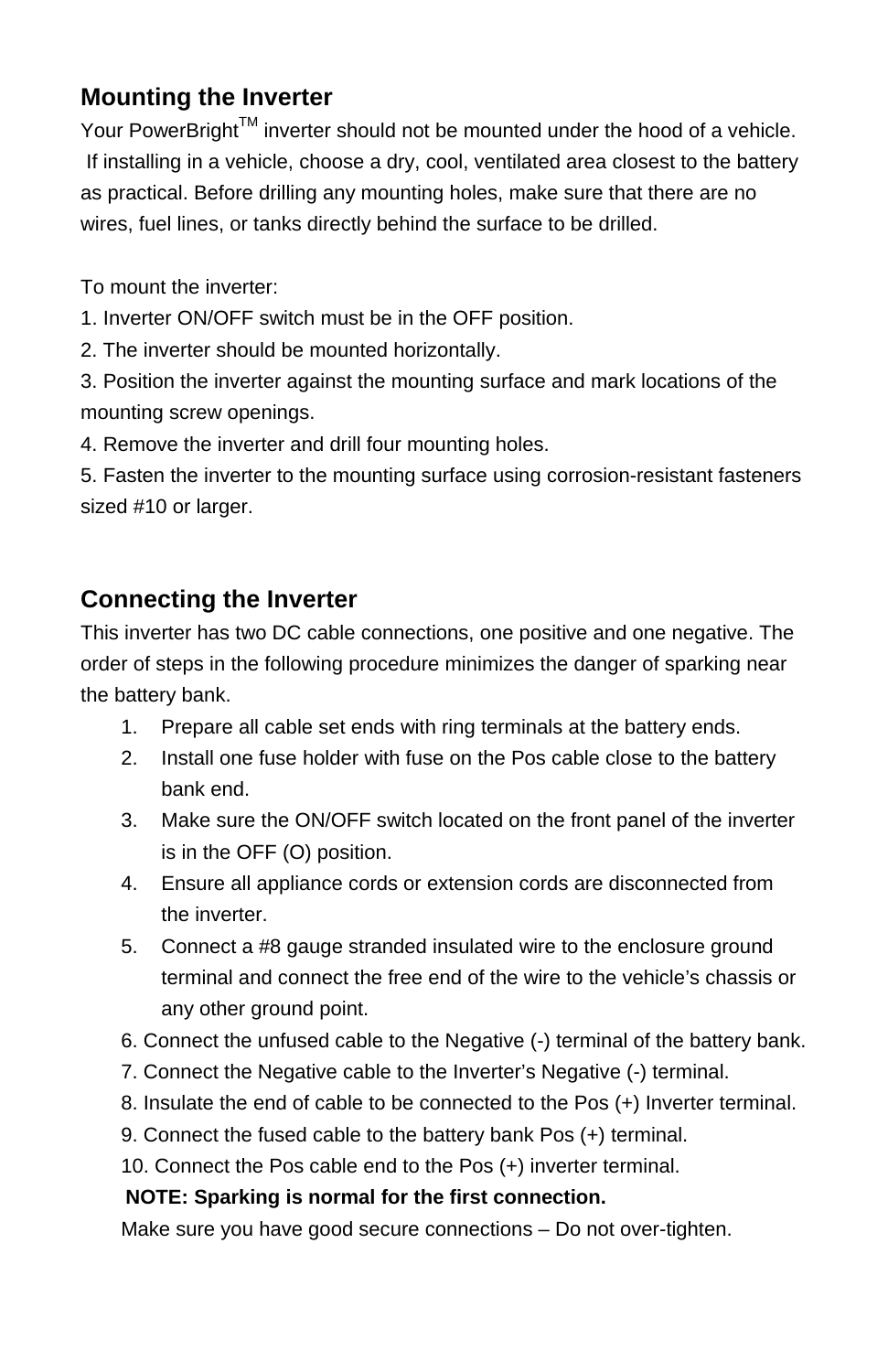#### **Operation**

1. Turn On (I) the inverter. Make certain the Overload LED is not lit.

2. Turn OFF (0) the inverter. The Overload LED may briefly "blink" and the audible alarm may also sound a short "chirp." This is normal.

 3. When you have confirmed that the appliance to be operated is turned off, plug an appliance cord into one of the four 110v AC Outlets on the front panel of the inverter.

4. Turn ON the inverter.

5. Turn the appliance on.

6 Plug in additional appliances and turn them on.

#### **Notes:**

- The audible alarm may make a momentary "chirp" when the inverter is turned OFF. This same alarm may also sound when the inverter is being connected to or disconnected from the 24 volt battery bank.
- When using an extension cord from the inverter to an appliance the extension cord should not be longer than 50 feet.

## **Television and Audio Suggestions**

Although all PowerBright™ inverters are shielded and filtered to minimize signal interference, some interference with your television picture may be unavoidable, especially in weak signal areas.

Here are some suggestions that may improve reception:

1. First, make sure that the television antenna produces a clear signal under normal operating conditions. Also, ensure that the antenna cable is properly shielded and of good quality.

2. Change the positions of the inverter, antenna cables and TV power cord.

3. Isolate the TV, its power cord and antenna cables from the 24 volt power source by running an extension cord from the inverter to the television set.

4. Coil the television power cord and the input cables running from the 24 volt power source to the inverter.

5. Attach a "Ferrite Data Line Filter" to the television power cord. More than one filter may be required. These filters are available at most electronic supply stores.

#### **Note:**

Some inexpensive audio systems may produce a slight "buzzing" sound when operated with the inverter. The only solution to this problem is to use a sound system with better power supply filtering.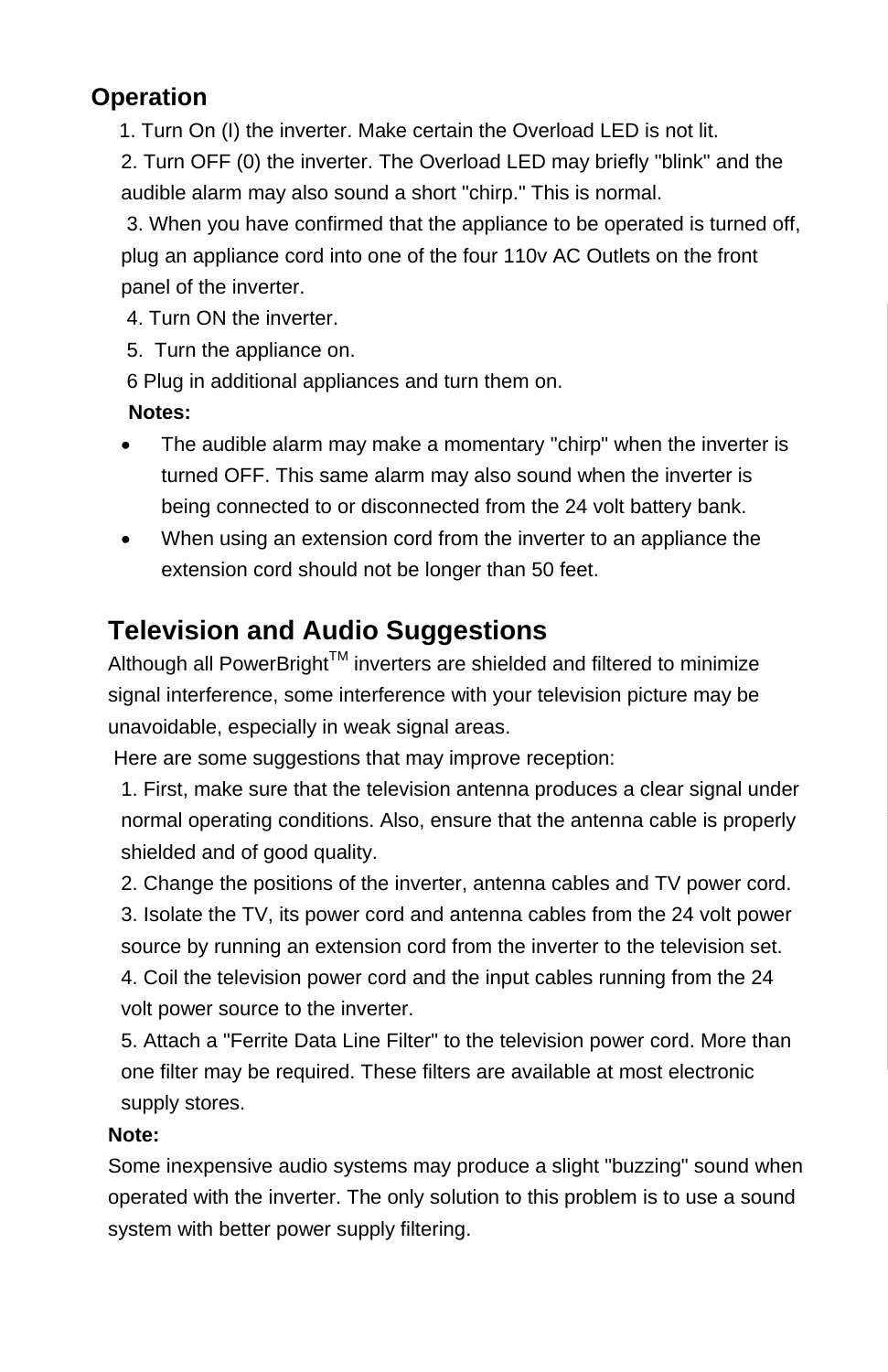## **How This Modified Sine Wave Power Inverter Works**

There are two stages in which this power inverter changes the 24 volt DC (or battery) power into 110v AC (household current).

STAGE1: This inverter uses a DC to DC converter to increase the DC input voltage from the battery to 145 volts DC.

STAGE2: The inverter then converts the high voltage DC into 110v AC (household current), using advanced MOSFET transistor in a full bridge configuration. This design provides this PowerBright™ inverter with the capability to start and run difficult reactive loads, while providing excellent overload capability. The waveform that is generated by this conversion is a "modified sine wave" as shown in the diagram below.



## **Best Use Of Battery Power**

Make sure all appliances are energy efficient and turned off after use. Use Compact Florescent Lamps. Wherever possible, charge with Solar Panels or Wind Generators. Do not allow lead acid batteries to remain discharged for long periods of time, they lose capacity (amp hours).

#### **Disposal / Recycling of Inverter / California Proposition 65**

Electronic products are known to contain materials that are toxic if improperly disposed. Contact local authorities for disposal and recycling information. This inverter is certified to be "lead free". Transformers in this inverter contain nickel composites. Nickel is a known neuro-toxin if ingested.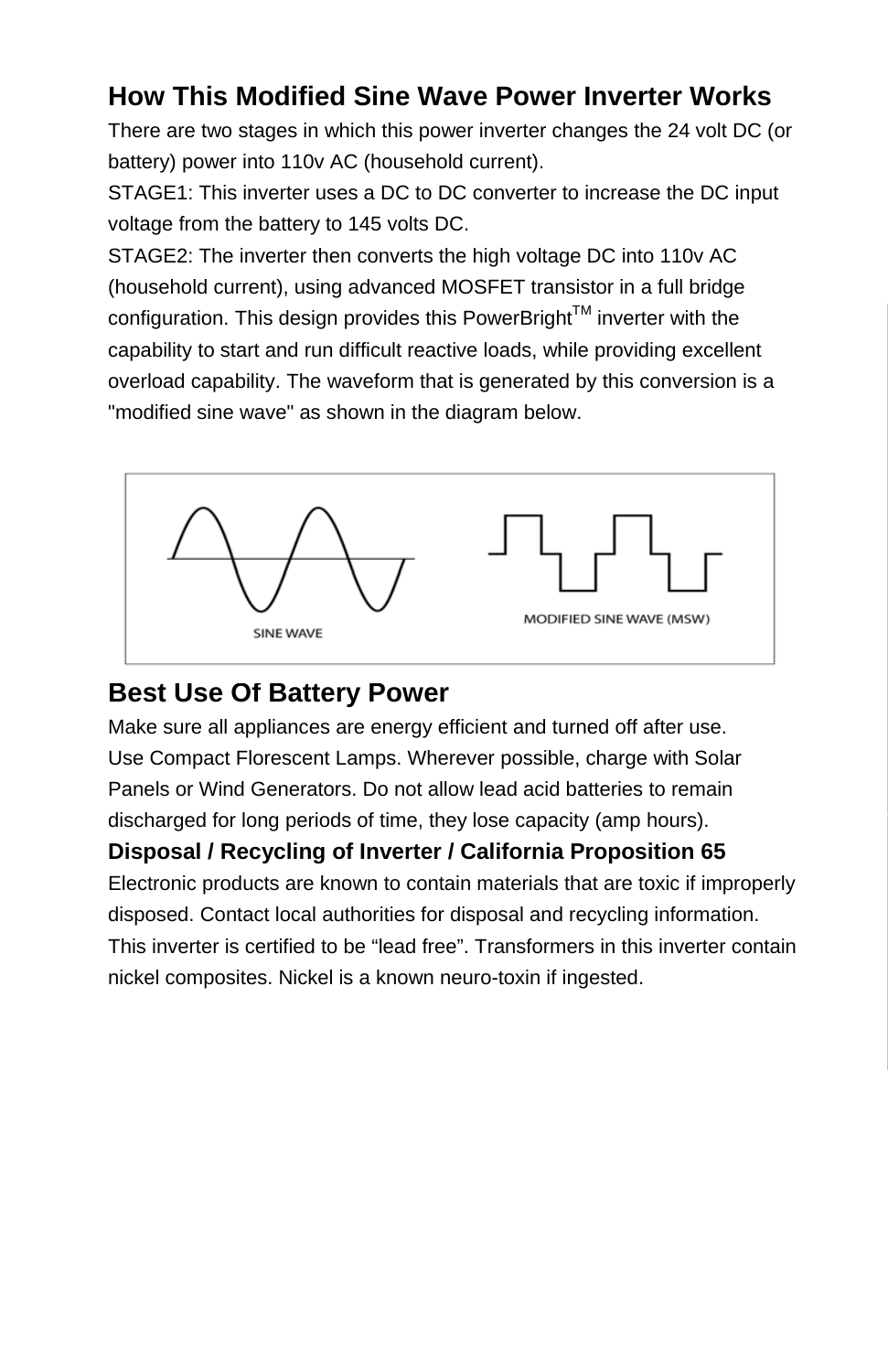## **Troubleshooting PROBLEM: No Input Voltage**

| Reason                                  | <b>Solution</b>                                                                   |
|-----------------------------------------|-----------------------------------------------------------------------------------|
| Poor contact with battery<br>terminals. | Shut down inverter and<br>disconnect. Clean terminals<br>thoroughly and reconnect |
| Blown DC battery fuse(s).               | Turn off inverter. Fix problem.<br>Replace fuse(s) with same type<br>and rating   |

#### **PROBLEM: Inverter Shut Down**

| Reason                                                                   | <b>Solution</b>                                                                                                               |  |
|--------------------------------------------------------------------------|-------------------------------------------------------------------------------------------------------------------------------|--|
| Battery voltage below 20<br>Volts                                        | Charge or replace battery.                                                                                                    |  |
| Inverter is too hot (thermal<br>shut down mode). Red<br>indicator is lit | Allow inverter to cool. Check<br>for adequate ventilation. Re-<br>duce the load on the inverter<br>to rated continuous power. |  |
| Unit may be defective.                                                   | See warranty and call<br>customer service.                                                                                    |  |

#### **PROBLEM: Low Battery Alarm on all the time**

| Reason                             | <b>Solution</b>               |  |
|------------------------------------|-------------------------------|--|
| Input voltage below 21             | Keep input voltage above 21   |  |
| Volts - buzzing sound              | Volts to maintain regulation. |  |
| Poor or weak battery<br>condition. | Recharge or replace battery.  |  |
| Inadequate power being             | Use lower gauge (heavier)     |  |
| delivered to the inverter or       | cable. Keep cable length as   |  |
| excessive voltage drop.            | short as possible.            |  |

#### **PROBLEM: TV does not work**

| Reason               | <b>Solution</b>                                                                              |
|----------------------|----------------------------------------------------------------------------------------------|
| TV does not turn on. | Contact TV manufacturer to<br>find out if the TV is compatible<br>with a modified sine wave. |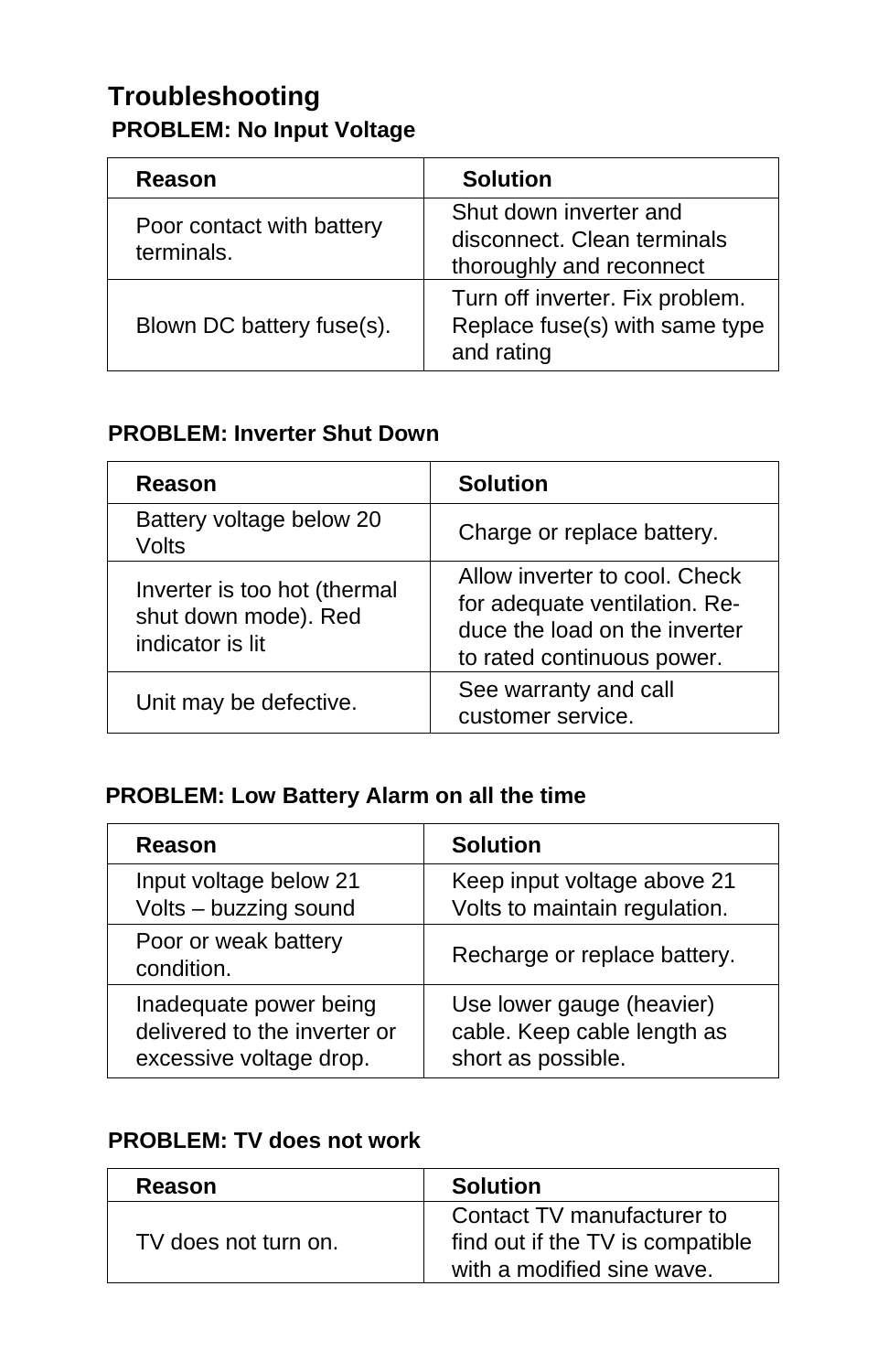## **Specifications**

| <b>Name</b>                    | ML1500-24                              | ML2300-24                              |
|--------------------------------|----------------------------------------|----------------------------------------|
| Input                          | 24V (20-30V) DC                        |                                        |
| Output                         | <b>110V AC</b>                         |                                        |
| Output waveform                | Modified Sine Wave (MSW)               |                                        |
| Continuous<br>power            | 1500 Watt                              | 2300 Watt                              |
| Surge power                    | 3000 Watt                              | 4600 Watt                              |
| Efficiency                     | Approx. 90 %                           |                                        |
| Power Switch                   | <b>ON/OFF Control</b>                  |                                        |
| Power Switch<br><b>OFF</b>     | $< 0.5$ ADC                            |                                        |
| Battery low alarm              | $21 \pm 0.5$ V DC                      |                                        |
| <b>Battery low</b><br>shutdown | $20 + 0.5$ V DC                        |                                        |
| AC output<br>sockets           | 2 North American Standard 15 amps      |                                        |
| Internal fuses                 | 6 x 25 Amp spade-type<br><b>Fuses</b>  | 8 x 25 Amp spade-type<br><b>Fuses</b>  |
| Dimensions                     | 11.6" (W) x 10.25" (H) x<br>$3.5"$ (D) | 14.5" (W) x 10.25" (H) x<br>$3.5"$ (D) |
| Net Weight                     | $11.5$ lbs                             | 14.5 lbs                               |

#### **NOTE:**

All specifications are typical at nominal line, half load, and 77° F / 25° C unless otherwise noted. Specifications are subject to change without notice.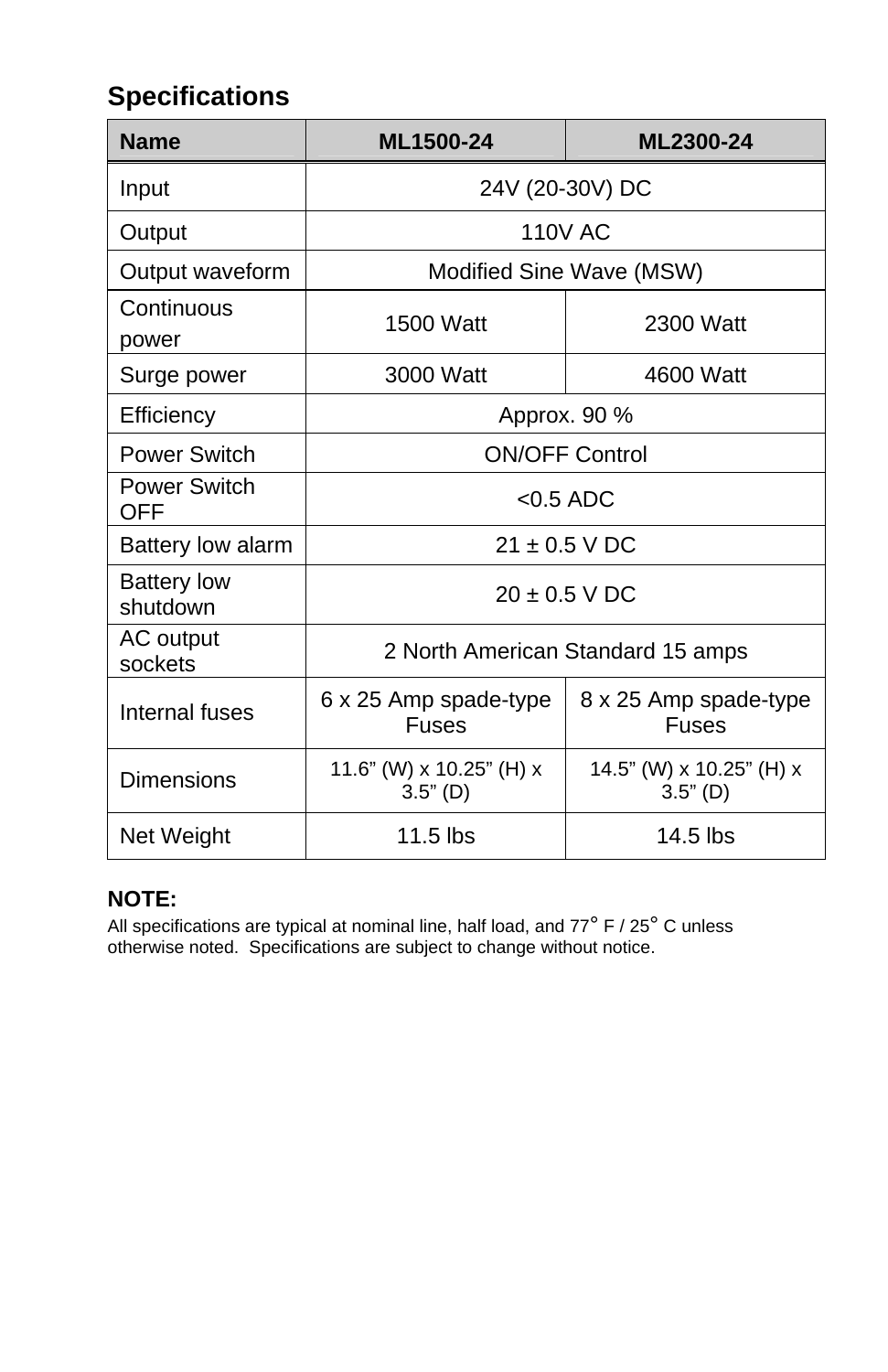## **Warranty**

All PowerBright<sup>TM</sup> products are warranted to the original purchaser of this product. Please keep a copy of your purchase receipt.

Warranty Duration: This product is warranted to the original purchaser for a period of one (1) Year from the original purchase date, to be free of defects in material and workmanship. PowerBright<sup>TM</sup> disclaims any liability for consequential damages. In no event will PowerBright™ be responsible for any amount of damages beyond the amount paid for the product at retail. In the event of a defective item, please ship the item, prepaid, with a complete explanation of the problem, your name, address and daytime phone number. PowerBright<sup>TM</sup> has been damaged by accident, in shipment, unreasonable use, misuse, neglect, improper service, commercial use, repairs by unauthorized personnel or other causes not arising out of defects in materials or workmanship. This warranty is does not extend to any units which have been used in violation of written instructions furnished.

Warranty Disclaimers: This warranty is in-lieu of all warranties expressed or implied and no representative or person is authorized to assume any other liability in connection with the sale of our products. There shall be no claims for defects or failure of performance or product failure under any theory of tort, contract or commercial law including, but not limited to negligence, gross negligence, and strict liability, breach of warranty and breach of contract.

Bright Manufacturing, LLC 2825 N. University Drive Suite 210 Coral Springs, FL 33065 Toll Free: 1-866-295-6775 Fax: 954-603-4930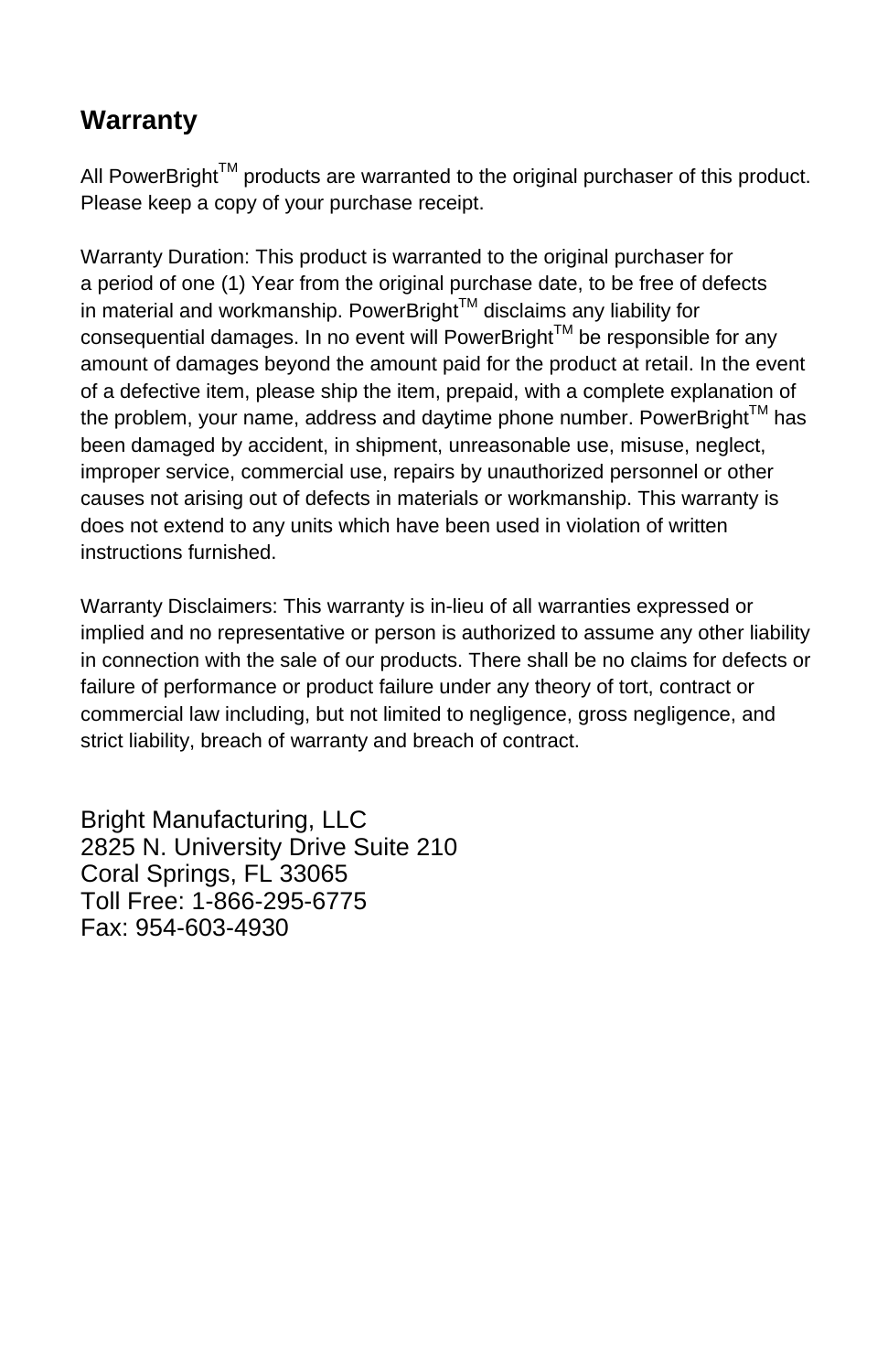#### **Bienvenue**

S'il vous plaît lire soigneusement ce manuel avant d'installer et d'utiliser votre Onduleur PowerBright®. Ce manuel contient des informations dont vous avez besoin pour obtenir les performances nécessaires pour votre application. Conservez ce manuel pour référence ultérieure.

#### **A propos des Onduleurs PowerBright®**

PowerBright, un innovateur en matière d'énergie portable, a mis au point une nouvelle gamme d'onduleur. Nos onduleurs sont extrêmement efficace (jusqu'à 90%).

L'onduleur PowerBright® convertit le courant continu (DC) au courant alternatif (AC 110 volts onde sinusoïdale modifiée). L'onduleur est alimenté à partir de batterie 24 volt tel que ceux utilisés pour les chariot de golf, fourche ascenseur ou d'autres sources de courant de 24 volt.

Tous nos onduleurs sont conçus pour s'éteindre automatiquement en cas de surcharge de puissance. Cette protection empêche d'endommager l'onduleur ainsi que vos appareils. Branchez l'appareille avec la plus haute puissance d'abord puis les autres appareils. Si une combinaison d'appareils ne fonctionnera pas correctement. Il est probable que l'onduleur ne possède pas la capacité requise pour faire fonctionner le système en question.



## **MISES EN GARDE ET PRÉCAUTIONS**

 Il est très important que tout opérateur lis attentivement les instructions de cet onduleur avant de procéder à l'installation.

SVP suivre tous les **avertissements, mises en garde et les notes** et toutes les installations et le fonctionnement des instructions. En particulier se conformer à tout AVERTISSEMENTS.



## **MISES EN GARDE:**

Le courant de sortie de l'onduleur et une tensions de courant alternatif de 120 volt.

• Danger de choc ou d'électrocution - traiter la sortie de l'onduleur de même qu'une alimentation de courant commerciales.

• Ne pas utiliser l'onduleur à proximité de matières inflammables ou dans un endroit ou s'accumulent des vapeurs inflammables.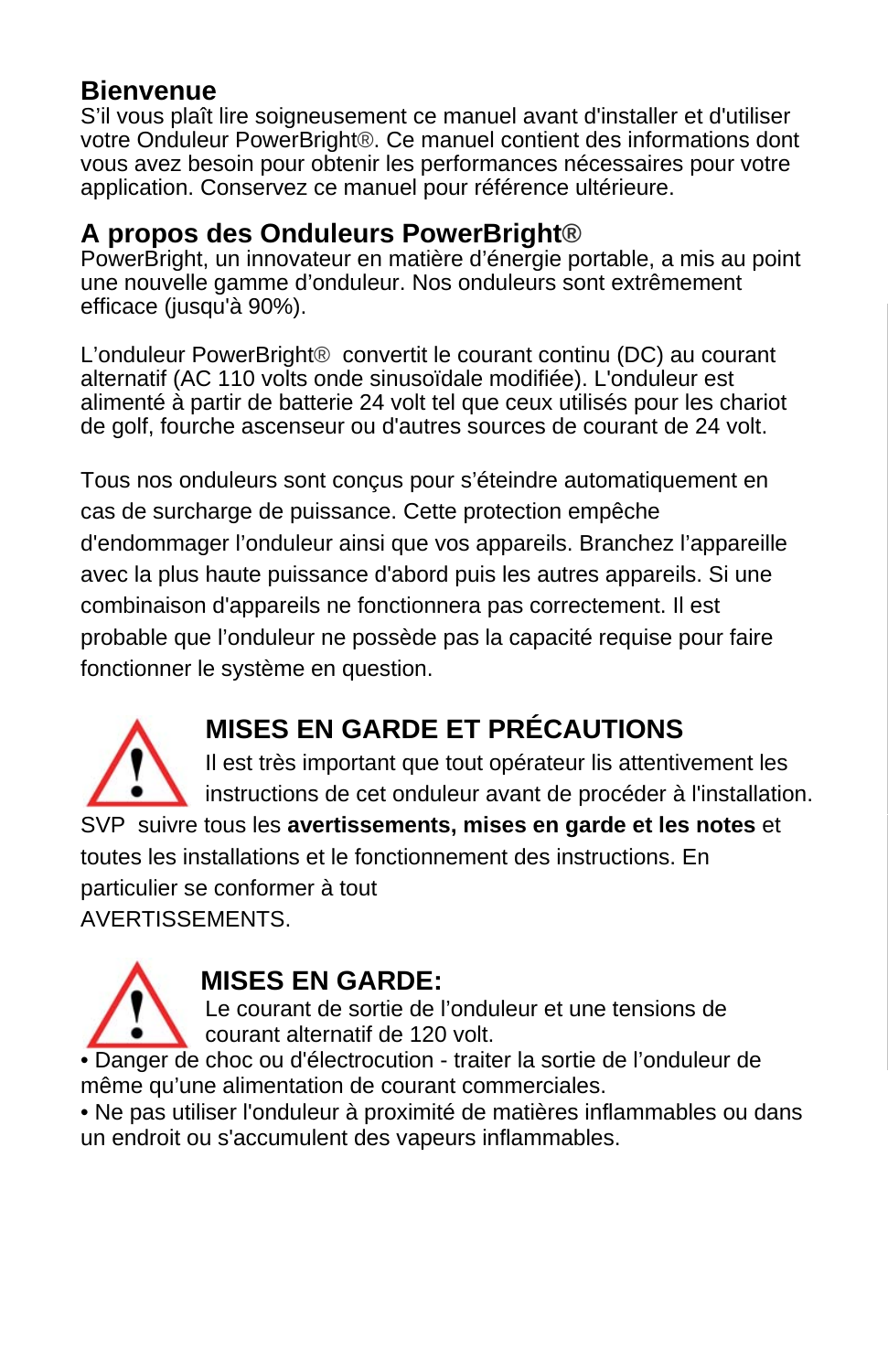Il s'agit d'un appareil électrique qui peut brièvement produire une étincelle lorsque les branchements électriques sont effectués ou cassé. • Ne pas laisser de l'eau ou d'autres liquides à entrer en contact avec l'onduleur.

• Ne pas utiliser avec des appareils mouillés ou des câbles endommagés.



• **MISES EN GARDE:** l'environnement d'exploitation de l'onduleur

• en périphérie de la température de l'air devrait être

comprise entre -20 ° C et 40 ° C - idéalement entre 15 ° C et 25 ° C (60 - 80  $^{\circ}$  F).

• Gardez l'onduleur à l'abri du soleil, si possible.

• Gardez la zone entourant l'onduleur clair pour assurer une libre circulation d'air autour de l'unité. Si la température interne devient trop chaude l'unité va s'arrêter. Laisser refroidir l'onduleur avant de le redémarrez.

• L'onduleur PowerBrightTM fonctionnent à partir d'une source d'alimentation 24V DC.

• Ne pas essayer de connecter l'onduleur à toute autre source d'énergie, y compris toute source d'alimentation AC

• Ne pas inverser la polarité d'entrée DC - ce ci annulera la garantie.



## **MISES EN GARDE APPAREIL**

• Ne pas brancher les chargeurs de batterie pour outils

 électriques sans fil si le chargeur est passible d'une mise en garde que des tensions dangereuses sont présents sur les bornes de la pile.

• Certains chargeurs de batterie nickel cadmium ou nickel métal hydrure peuvent être endommagées si alimenté par l'onduleur. Deux types d'appareils sont susceptibles d'être endommagés: Petit appareilles alimenté par pile, comme les lampes de poche, brosses à dents sans fil et rasoirs qui se branchent directement dans une prise AC.

• Certains chargeurs de batteries pour blocs piles qui sont utilisés dans des outils sans-fil. Ne pas utiliser cet onduleur avec ces deux types d'équipement dont les chargeurs ont une étiquette d'avertissement indiquant que des tensions dangereuses sont présents sur les bornes de la pile.

• La majorité des appareils portatifs n'ont pas ce problème. La plupart des appareils portatifs utilisent des transformateurs ou des chargeurs à basse tension DC ou AC a la sortie de l'appareil

• Utilisez la sécurité approuvé correctement évalué les rallonges (15 ampères ou plus).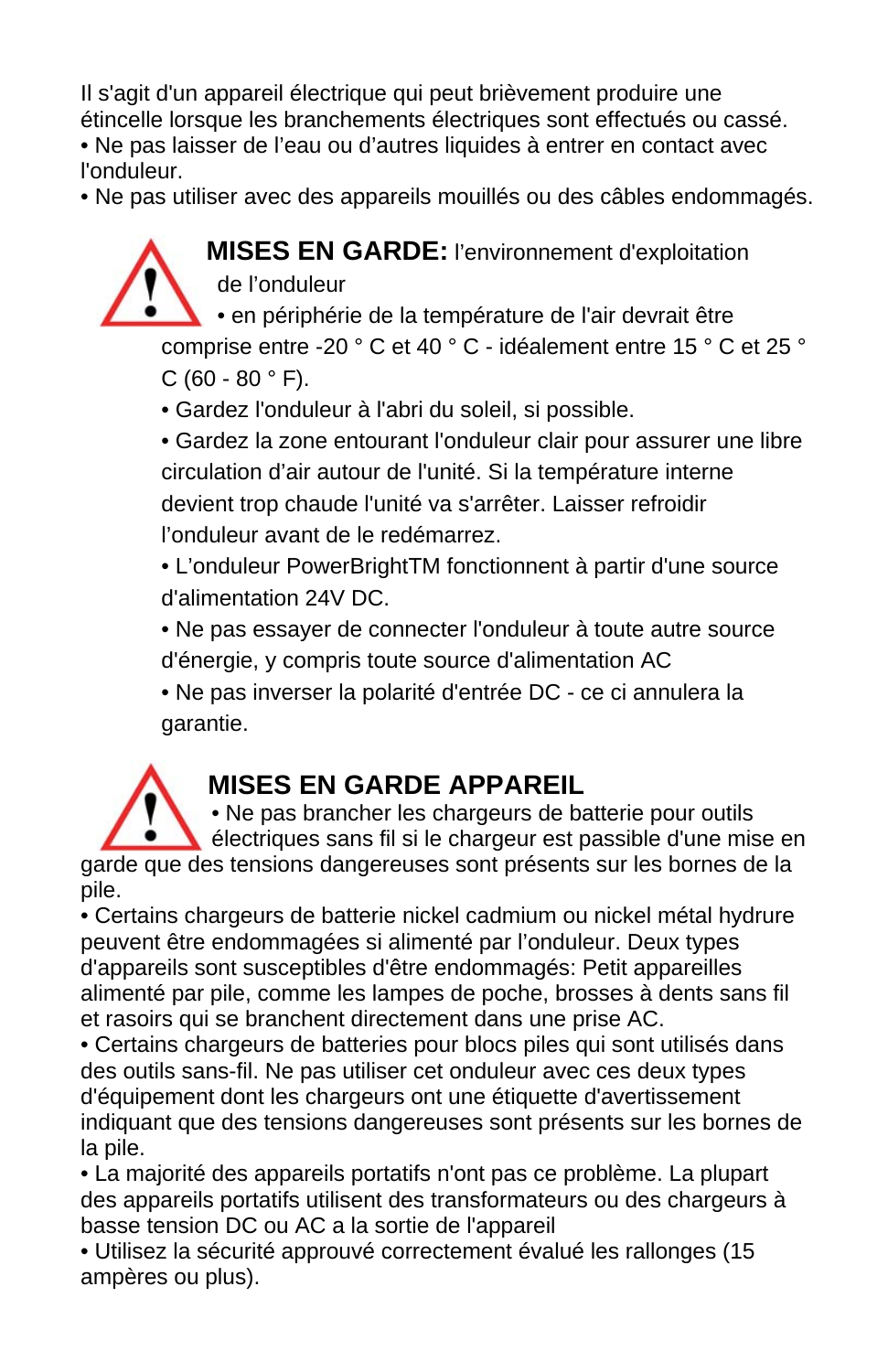• Certain dispositif GFCI peuvent ne pas fonctionnée avec onde sinusoïdale modifiée.

• Cet onduleur n'est pas testé pour une utilisation avec des équipements médicaux.

• Cet onduleur n'est pas d'utilisation dans les applications marines.

• Dans le cas d'une alarme sonore continu ou automatique arrêt, éteindre l'onduleur immédiatement. Ne pas redémarrer l'onduleur jusqu'à ce que la source du problème a été identifié et corrigé.

• Lors de l'utilisation de chargeurs de batteries a plomb acide, surveiller la température du chargeur de batterie pour environ 10 minutes. Si le chargeur de batterie devient anormalement chaud, débranchez immédiatement l'onduleur.

#### **Mise en route**

.

Quand un appareil motoriser où un outil s'allume, il produit une première poussée. Cette poussée de puissance que l'on appelle «la charge de pointe."

Une fois démarrée, l'outil ou l'appareil nécessite moins de puissance pour fonctionner. Ce qu'on appelle la «charge continue" en termes de puissance. Vous devrez déterminer la quantité d'alimenter votre outil ou appareil a besoin pour démarrer (à charge) et la continuité du fonctionnement de charge nécessaires (charge continue).

La consommation électrique est évaluée en watts, ou il peut être calculée à partir d'ampères (ampères). Cette information est habituellement estampillée ou imprimé sur la plupart des appareils et équipements. Si cette information n'est pas indiquée sur l'appareil ou équipement, vérifiez le manuel du propriétaire. Pour certain appareil sensible vérifier avec le fabricant pour déterminer si l'appareil que vous utilisez est compatible avec onde AC sinusoïdale modifiée.

Ces formules vous permettront d'obtenir une approximation étroite de la charge en continu de votre appareil.

Multipliez: **AC AMPS X 110** (alimentation en courant alternatif) = **Watts** 

Ces formules vous permettent d'obtenir une approximation étroite de la charge à partir de la plupart des appareils. Les exceptions sont les appareils motorisés tels que les pompes, congélateurs et climatiseurs. Ces appareils peuvent avoir des charges de démarrage d'un maximum de huit fois de ce qui est inscrit sur l'appareille.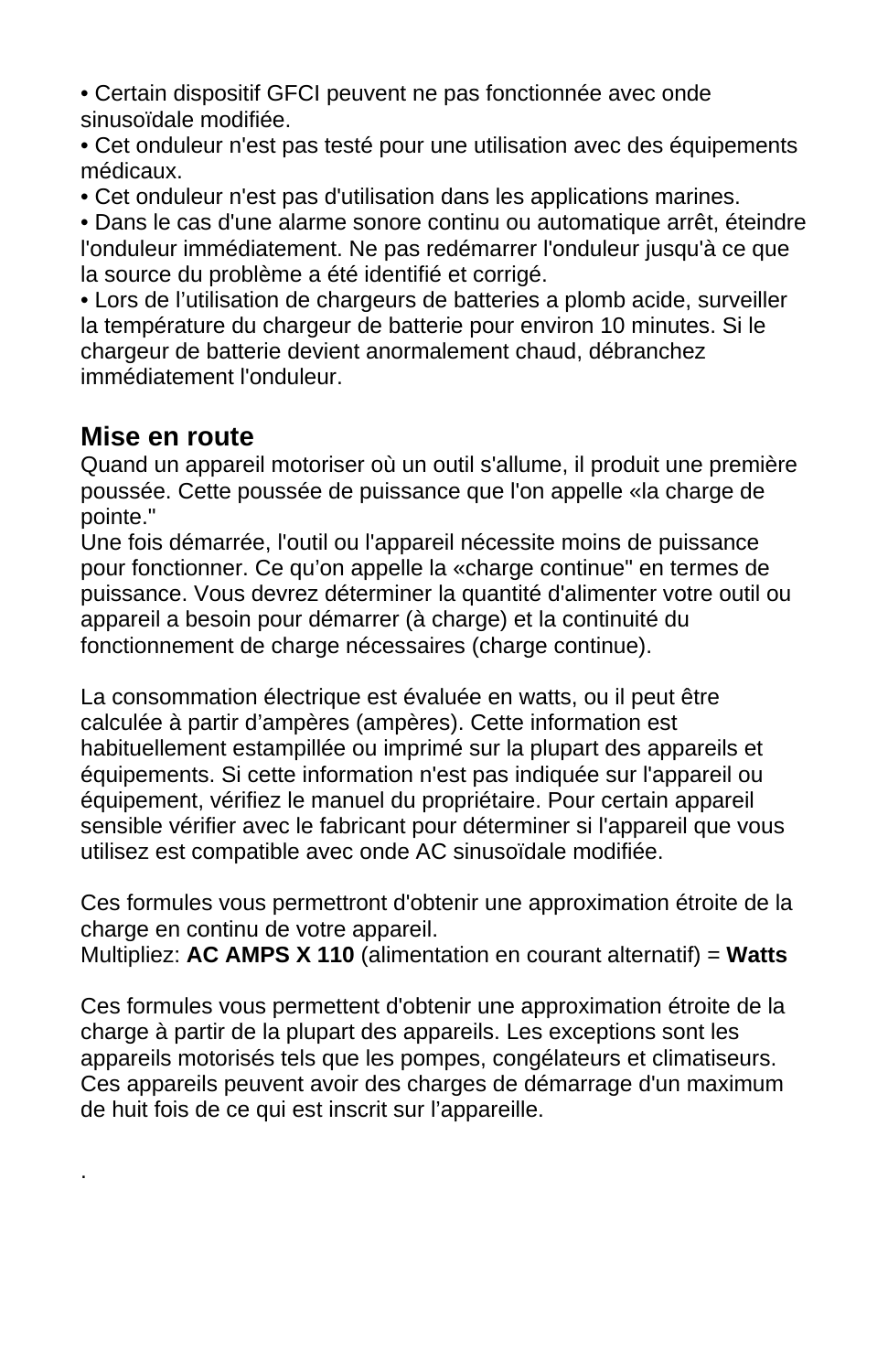#### **Panneaux Frontale ML1500-24, ML2300-24**



A. affichage numérique qui montre Volts DC ou AC Watts.

B. Sélection du voltage DC ou watt de l'affichage

C. LED indicateur de surcharge. Si la puissance continue de l'appareil (s) dépasse 1500 watts, ce feu passera ORANGE / ROUGE et l'onduleur s'arrêtera automatiquement. Lorsque cela se produit, éteignez l'onduleur et déterminer la cause de la surcharge avant de redémarrez l'onduleur D. ON / OFF Allume et éteint l'onduleur.

E. Deux prises AC, chaque prise nominale et de 15 ampères

## **Panneaux Arrière ML1500-24, ML2300-24**

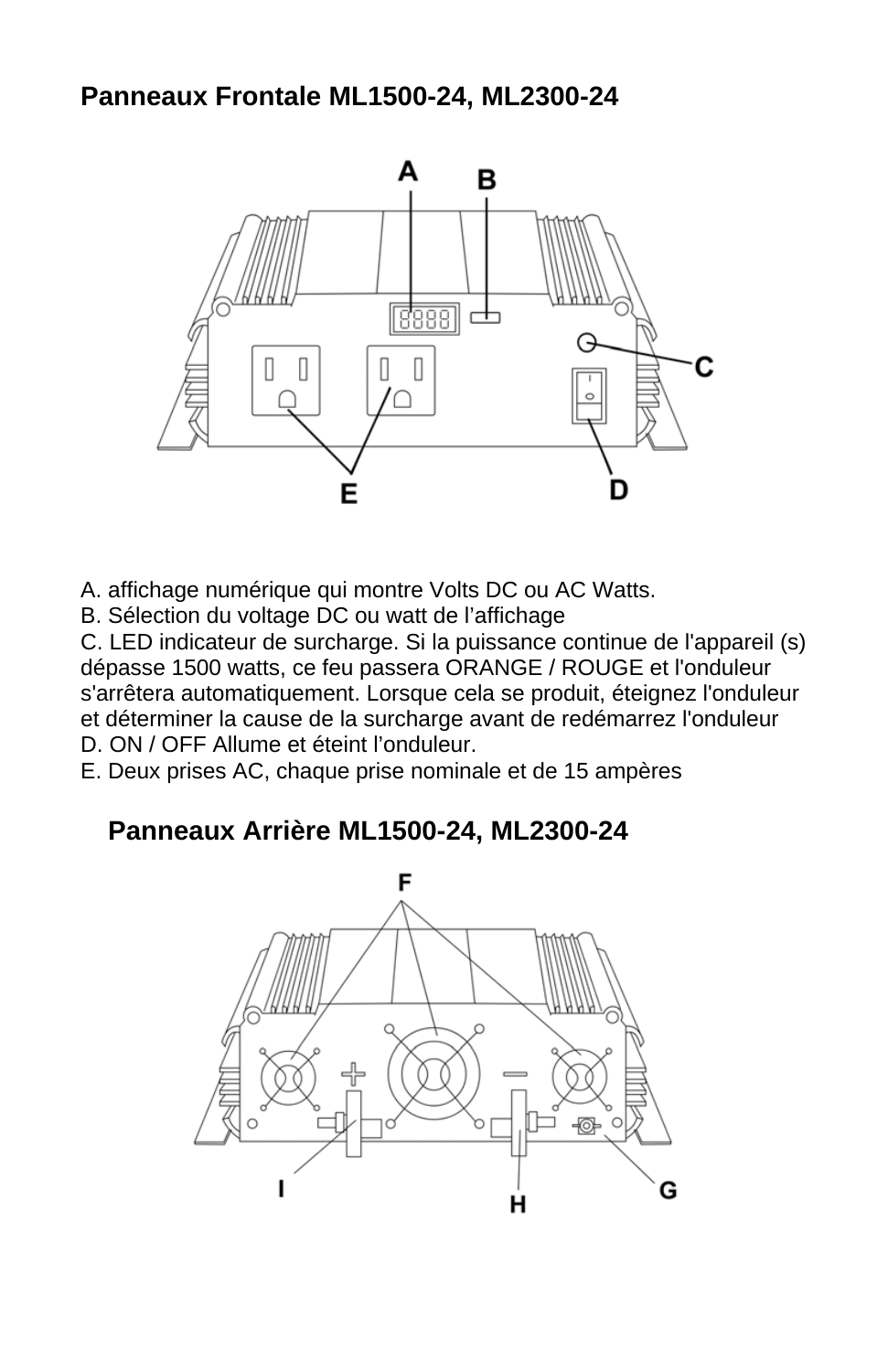F. Ventilateurs a Haute vitesse de refroidissement. Lorsque la température à l'intérieur de l'onduleur dépasse une limite prédéterminer, le ventilateur de refroidissement s'allume automatiquement pour refroidir l'onduleur. Lorsque la température diminue, le ventilateur s'éteindra.

- G. Borne de branchement terre
- H. Bornes d'entrée de l'alimentation négative
- I. Bornes d'entrée de l'alimentation positive

## **Déterminer les besoins en électricité à courant continu**

En alimentant plusieurs appareils de haute puissance le ML1500-12 / ML2300-24 exige une banque de piles (plusieurs batteries). Pour **calculer** la puissance approximative en ampères une batterie de 12 volts doit vous fournir les ampères nécessaires pour alimenter la charge continue AC. Une méthode de raccourci consiste à diviser l'AC continue de charge de 10 watts. Par exemple, la charge continue AC est de 2000 watts. Le courant (ampères) est la suivante: 2000/10 = 200 ampères à 12 V DC.

Ajouter à la charge toute appareils à être alimenté par la banque de batterie.

## **Le calibrage de la batterie**

Pour déterminer le minimum ampère-heure des batteries dont vous aurez besoin pour fonctionner vos appareils avec l'onduleur suivez ces étapes:

1. faire une liste de la puissance maximale dont l'onduleur doit fournir (voir ci-dessus).

2. Estimation du nombre d'heures dont les appareils qui seront en service sur la batterie. A titre d'exemple, l'utilisation d'une cafetière consomme 500 watts au cours de brassage pour une période de 5 minutes, et 100 watts pour maintenir la température du pot. L'utilisation typique d'un four à micro-ondes est seulement pour quelques minutes. Certains plus de temps de fonctionnement comme les Téléviseur, ordinateurs et réfrigérateur, congélateur etc.

3. Déterminer le total watts heures d'énergie nécessaire. Puis, multiplier la puissance moyenne de consommation en watts par le nombre d'heures de temps d'exécution. Par exemple: 2000 watts  $pendant$  10 heures = 20000 Wh.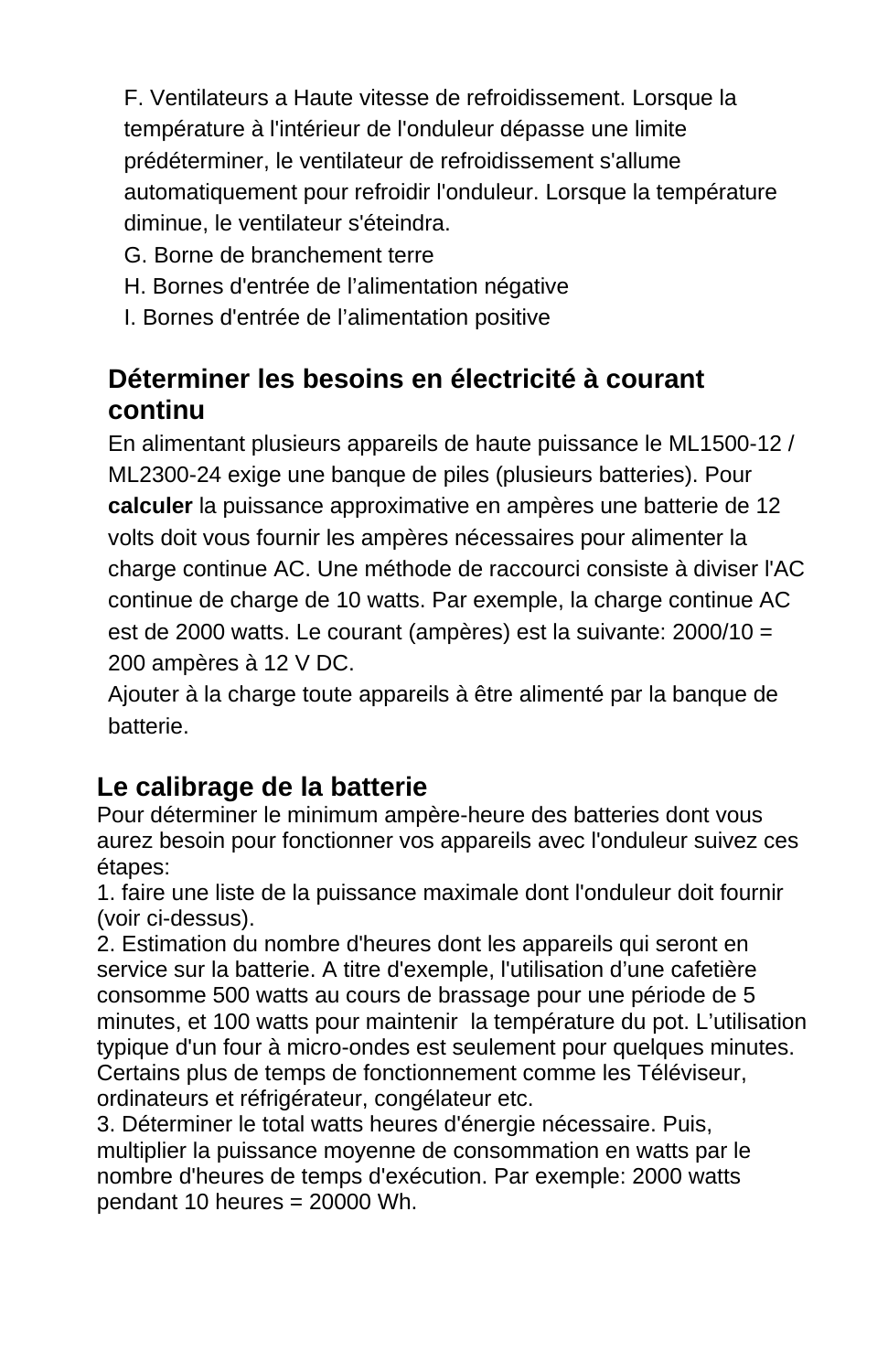Utilisation du 2000 watts (ou 200 ampères) pendant 10 heures comme exemple ci-dessus, puis 200 RSAP est nécessaire pour 10 heures. Cela nous donne la base ampère / heure (Ah) de la batterie qui est nécessaire. Dix heures à 200 ampères est égal à 2000 ampèresheures (Ah). Cette réponse n'est qu'un début, car il existe d'autres conditions qui déterminent la durée réelle. Il s'agit notamment de: • l'appareil de charge et durée d'utilisation (de base ampères-heures)

- l'épaisseur des Câbles et la longueur (pertes de câblage)
- niveau de charge des batteries (entre l'utilisation, un chargeur doit être en mesure de charger complètement les piles)
- Température des batteries (batteries froides on moins d'ampères)

• L'âge et l'état des piles (piles âgées perdent de la capacité ampèresheures)

## **Note:**

Le type de piles que vous utilisez pour alimenter votre onduleur a haute puissance est important. Les piles utilisées pour démarrer les moteurs ne sont pas conçues à plusieurs reprises de charge et de décharge. PowerBrightTM recommande l'utilisation de "Charge Profonde" ou "marines".

## **L'épaisseur des Câbles**

Lorsque vous connectez l'onduleur à une batterie. Si l'onduleur et la batterie sont placés dans les quatre pieds les uns des autres, un minimum câble 4# doit être utilisé pour le raccordement.



## **AVERTISSEMENT: Danger d'explosion de batterie - installer des fusibles**

 Une banques de Batterie peuvent fournir des niveaux très élevés de courant qui peut vaporiser le métal, le début des incendies et provoquer des explosions. PowerBrightTM recommande d'installer un fusible de type ANL connecter au câble positif de la batterie. Ce Fusible protége les piles contre les cours circuit des câbles DC qui peuvent causer les piles à exploser. Les fusibles ANL sont disponibles dans la plupart des magasins de produits marins.

## **MISES EN GARDE:**



 • Des connexions desserrées peuvent entraîner une diminution de tension qui peuvent causer des dommages à des câbles et l'isolation.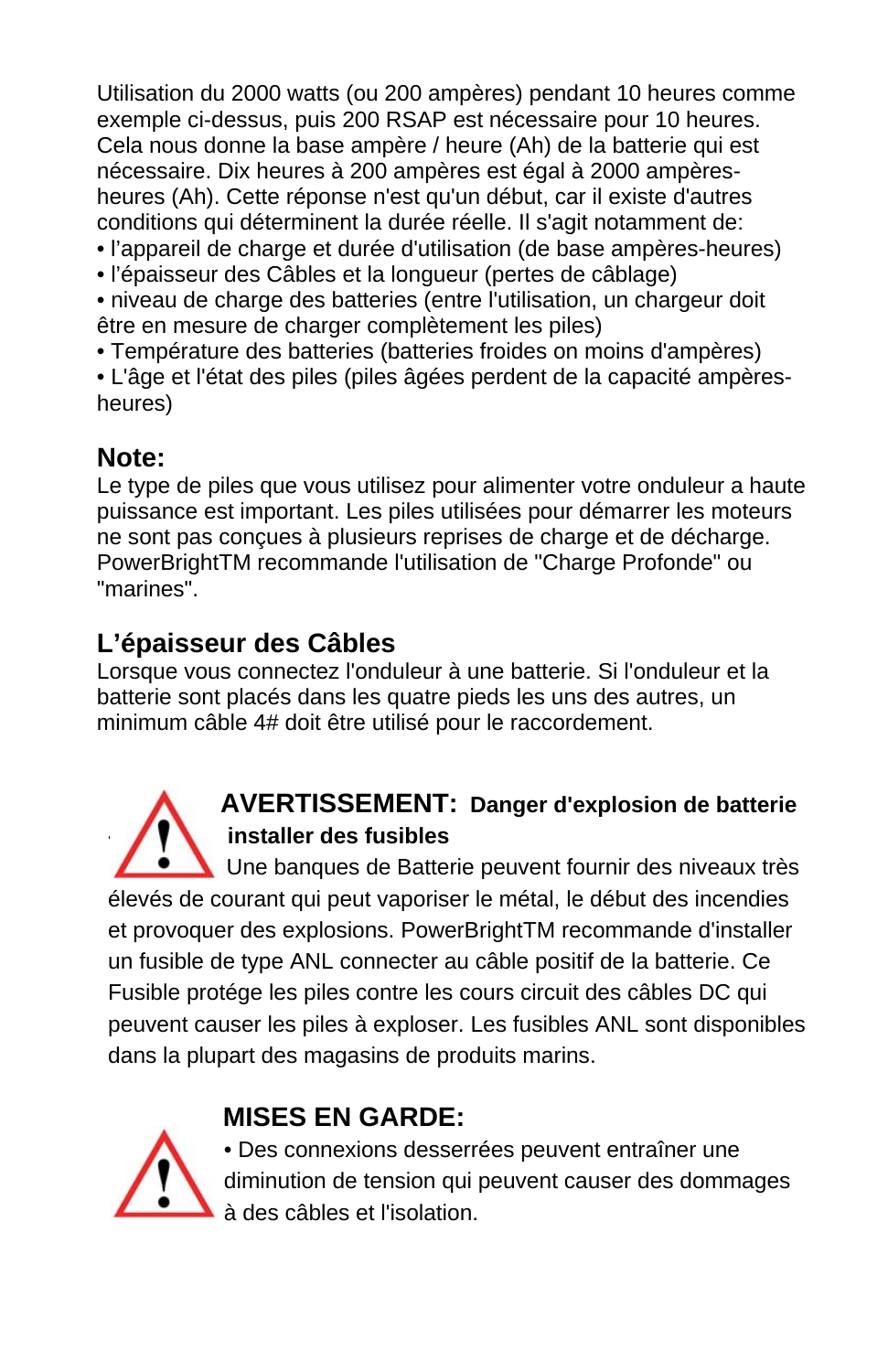• Le défaut de polarité (Pos, Neg) lien entre l'onduleur et la banque batterie peut se traduire par soufflage de fusibles dans l'onduleur et une détérioration permanente de l'onduleur. Les dommages causés par une inversion de polarité ne sont pas couverts par la garantie PowerBrightTM.

• Faire la connexion à la borne positive provoque une étincelle. Ceci est le résultat de courant de charge des condensateurs dans l'onduleur. C'est un événement normal.

• En raison de la possibilité d'étincelles, toutefois, il est extrêmement important que l'onduleur et la batterie de 24 volts soit placé loin de toute source possible de vapeurs inflammables ou de gaz. Le fait de ne pas tenir compte de cet avertissement peut provoquer un incendie ou une explosion.

• Le fonctionnement de l'onduleur sans le branchement au bornes de terres peut crée un de choc électrique.

## **Montage d'un Onduleur**

Votre onduleur PowerBrightTM ne doit pas être monté sous le capot d'un véhicule.

Si l'installation dans un véhicule, choisissez un endroit sec, frais et aéré le plus proche de la batterie que possible. Avant tout forage des trous de montage, assurez-vous qu'il n'a pas de fils électriques ou de réservoirs de carburant directement en dessous de la surface à forer.

Pour monter l'onduleur:

- 1. Le bouton ON / OFF doit être en position OFF.
- 2. L'onduleur doit être monté horizontalement.
- 3. Position de l'onduleur contre la surface de montage et marquez

l'emplacement des vis de montage des ouvertures.

4. Retirez l'onduleur et percer quatre trous de fixation.

5. Fixez l'onduleur à la surface de montage en utilisant un résistant à la corrosion de fixation de taille # 10 ou plus.

## **Connexion de l'onduleur**

cet onduleur a un ensembles de câbles de connexion DC, un positif et un négatif.

L'ordre des étapes de la procédure suivante minimise le risque de formation d'étincelles à proximité de la banque de batterie.

- 1. Préparer tous les câble assurer vous de l'épaisseur requise
- 2. Installer le fusible titulaire dans tous le câble Positif.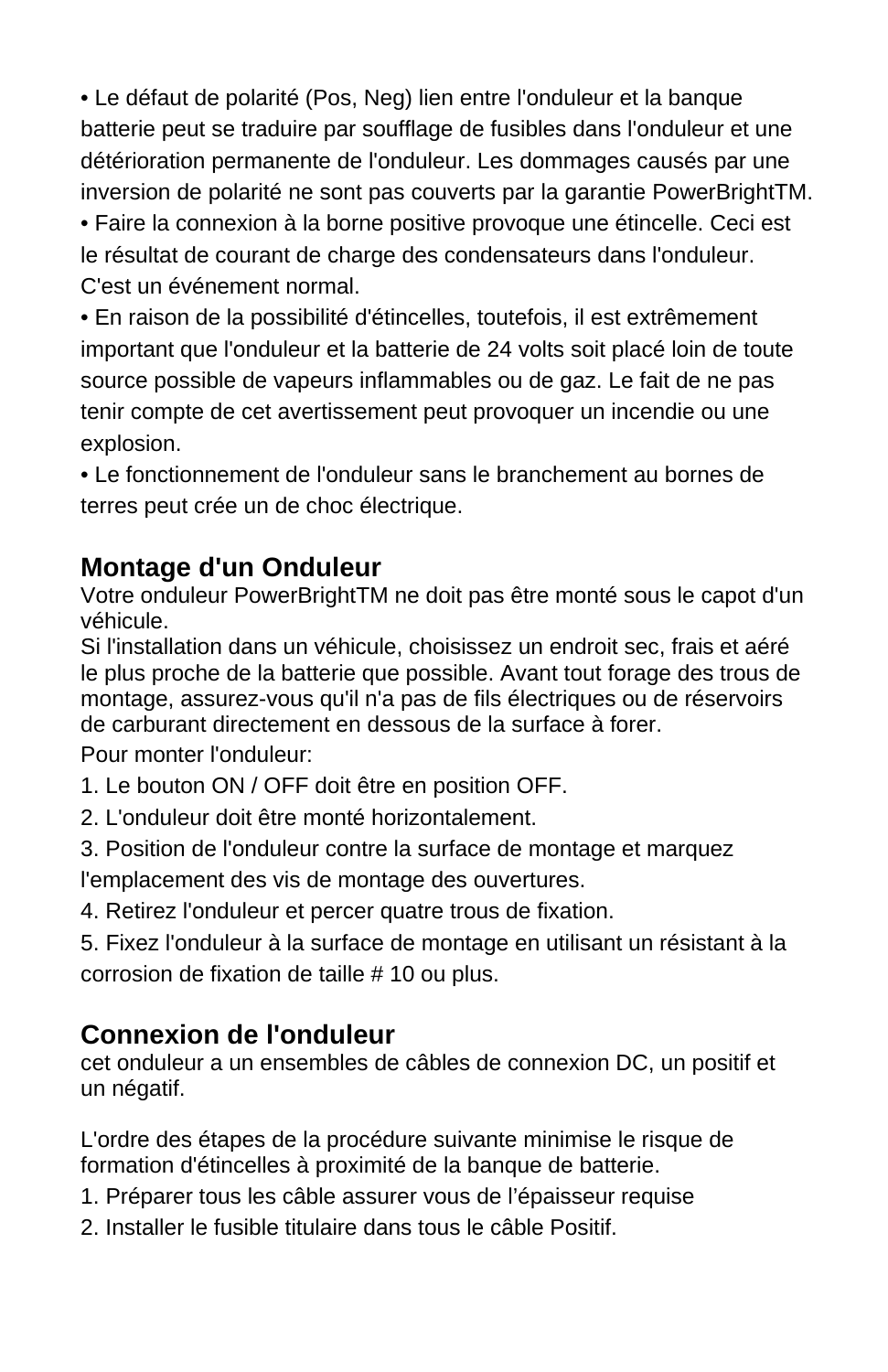3. Assurez-vous que l'interrupteur ON / OFF situé sur le panneau avant de l'onduleur est en arrêt (O).

4. S'assurer que tous les appareils ou les cordons de rallonges sont déconnectés de l'onduleur.

5. Connectez un fil 4 AWG isolé dans la borne de terre et connecter l'extrémité libre du fil au châssis du véhicule ou de tout autre motif.

6. Branchez le câble négatif (-) au borne de la batterie.

7. Branchez le câble négatif à l'onduleur au borne négatif (-) de l'onduleur.

8. Isolez les deux extrémités de câbles à être connectés au terminaux POS (+) de l'onduleur.

9. Connectez le câble positif au bornes Positif de la batterie (+).

10. connectez le câble POS (+) au bornes (+) de l'onduleur .

#### **NOTE: les étincelles sont normales pendant la connexion.**

11. Assurez-vous que vous avez de bonnes connexions sécurisées – ne pas trop serrer.

## **Opération**

1. Mettez l'onduleur sur la position (ON), assurez vous que la lumière de surcharge n'est pas allumer.

2. Mettre l'onduleur sur la position OFF (0) l'onduleur. La lumière peut brièvement "clignoter" et l'alarme sonore peut également produire un son bref, C'est normal.

 3. Lorsque vous avez confirmé que l'appareil pour être actionné est éteint, branchez un appareil dans une des quatre prises 110v AC sur le panneau avant de l'onduleur.

4. Allumez l'onduleur.

5. Mettez l'appareil en marche.

6 Branchez dans d'autres appareils et les activer.

#### **Note:**

• L'alarme sonore peut momentanée faire un bref son, lorsque l'onduleur est éteint, également lorsque l'onduleur est connecté ou déconnecté de la batterie de 24 volt.

• Lorsque vous utilisez une rallonge électrique a l'onduleur à un appareil, le cordon prolongateur ne doit pas être supérieure à 50 pieds.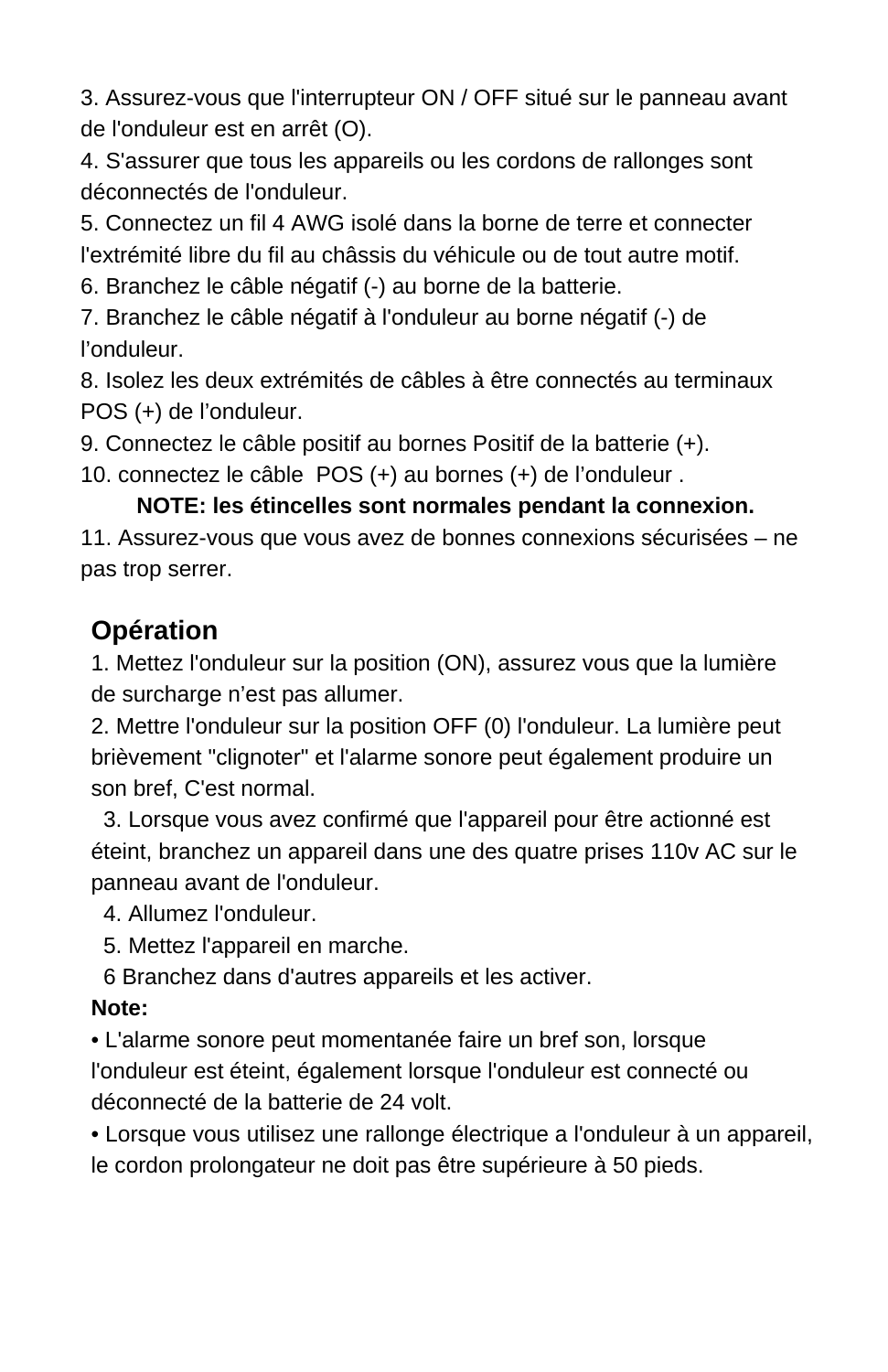#### **Téléviseurs et system audio**

Bien que tous les onduleurs PowerBright sont blindé et filtré afin de minimiser les interférences de signal, certaines interférences avec votre image de télévision est inévitable, en particulier dans les zones a faible signal.

 Cependant, voici quelques suggestions qui peut améliorer la réception:

1. Tout d'abord, assurez-vous que l'antenne de télévision produit un signal clair. Aussi, assurez-vous que le câble d'antenne est correctement protégé et de bonne qualité.

2. Changer les positions de l'onduleur, câbles d'antenne TV et cordon d'alimentation.

3. Isoler la télévision, son cordon d'alimentation et câbles d'antenne de 24 volts a la source d'alimentation, en exécutant une rallonge électrique de l'onduleur à la télévision.

4. Bobiner le cordon d'alimentation de la télévision et les câbles d'entrée 24 volts qui alimente l'onduleur.

5. connecter une "Filtre Ferrite " au cordon d'alimentation de la télévision. Plus d'un filtre peut être exigée. Ces filtres sont disponibles dans la plupart des magasins électroniques.

#### **Note:**

Certains systèmes audio peu coûteux peuvent produire un léger "bourdonnement" lorsque utilisé avec l'onduleur. La seule solution à ce problème est d'utiliser un système de son avec un meilleur filtrage d'alimentation.

#### **Comment un onduleur a onde sinusoïdale modifier fonctionne.**

Il y'a deux étapes dans la conversion de 24 volt DC (ou de la batterie) a 110v AC.

Stage1: l'onduleur utilise un convertisseur DC a DC qui augmenter la tension d'entrée 24V DC de la batterie à 145 volts DC.

Stage2: L'onduleur convertit la haute tension à courant continu en 110v AC, en utilisant des transistors MOSFET dans une configuration en pont complet. Cette conception offre l'onduleur PowerBrightTM la capacité de créer et de gérer des charges difficile réactive, tout en offrant une excellente capacité de surcharge. La forme d'onde qui est généré par cette conversion est une «onde sinusoïdale modifiée", tel qu'indiqué dans le diagramme ci-dessous.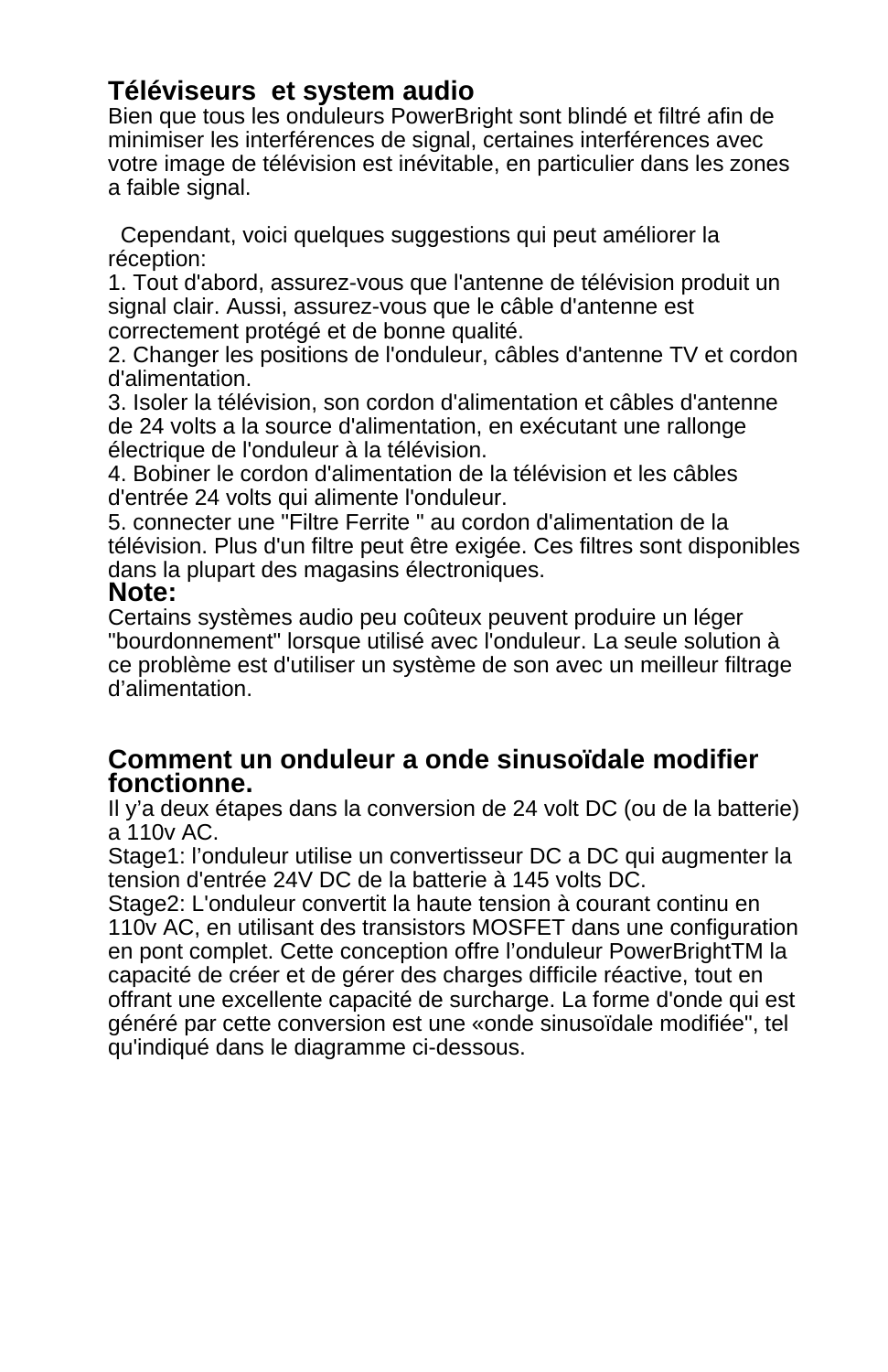

La plupart des multimètre n'arrive pas à lire le voltage RMS de l'onduleur a onde sinusoïdale modifiée, utilisez un multimètre identifiés "True RMS".

Optimiser l'utilisation de batterie - information Générale

## **Meilleure utilisation de Pile**

Assurez-vous que tous les appareils sont économes en énergie et éteignez après usage. Utilisez des lampes fluorescentes compactes. Dans la mesure possible de panneaux solaires ou éoliennes. Ne laissez pas les batteries au plomb-acide rester congédié pour de longues périodes de temps, ils perdent de la capacité (ampèresheures).

# **Proposition 65 de la Californie sur l'élimination ou le recyclage de l'Onduleur**<br>Les produits électroniques sont connus pour contenir des matériaux qui

sont toxiques s'ils sont éliminés. Contacter les autorités locales en vue de leur élimination et le recyclage. Cet onduleur est certifié pour être "sans plomb". Les transformateurs dans cet onduleur peuvent contenir du nickel composite. Le nickel est connu un neurotoxine en cas d'ingestion.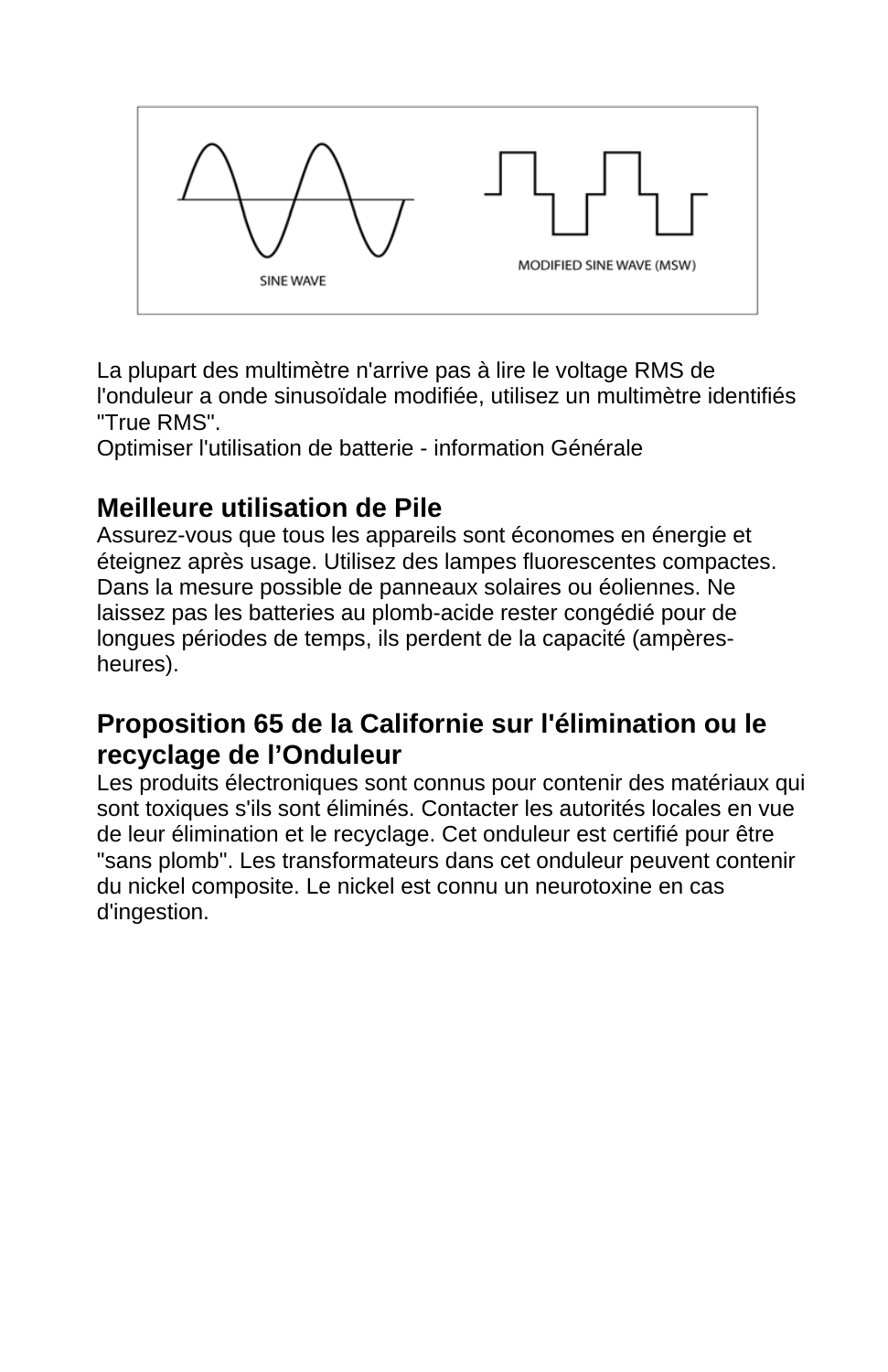#### **Dépannage Problème: pas de tension d'entrée**

| Raison                                            | <b>Solution</b>                                                                                           |
|---------------------------------------------------|-----------------------------------------------------------------------------------------------------------|
| Mauvais contact avec les<br>terminaux de batterie | éteindre l'onduleur et<br>déconnectez. Nettoyer les<br>terminaux de manière<br>approfondie et reconnecter |
| Fusibles DC brûler                                | Éteignez l'onduleur. Remplacer<br>les fusible avec le même type<br>et capacité                            |

## **Problème: L'onduleur s'éteint**

| Raison                                                                            | <b>Solution</b>                                                                                                                              |
|-----------------------------------------------------------------------------------|----------------------------------------------------------------------------------------------------------------------------------------------|
| Le voltage de la batterie est<br>en dessous de 20 Volt                            | recharger ou remplacer la<br>batterie                                                                                                        |
| Onduleur est trop chaud<br>(mode arrêt thermique).<br>Indicateur rouge est allumé | Laissez refroidir l'onduleur.<br>assurer vous d'avoir une<br>ventilation adéquate. réduire la<br>charge à la puissance<br>nominale continue. |
| Unité peut-être défectueuse                                                       | Consulter notre garantie et<br>appeler notre service a la<br>clientèle                                                                       |

#### **PROBLEME: alarme de batterie faible sonne tous le temps**

| טטוווט                                                                      |                                                                          |  |
|-----------------------------------------------------------------------------|--------------------------------------------------------------------------|--|
| Raison                                                                      | <b>Solution</b>                                                          |  |
| Tension d'entrée dessous<br>21 volts - bourdonnement<br>sonore              | Gardez la tension d'entrée au-<br>dessus de 21 volts                     |  |
| faible état des piles                                                       | Recharger ou remplacer la pile                                           |  |
| L'insuffisance de courant à<br>l'onduleur ou chute de<br>tension excessive. | Utilisez des câbles plus cours<br>ou des câbles de plus haute<br>tension |  |

#### **PROBLEME: Téléviseur ne fonctionne pas**

| Raison                     | <b>Solution</b>                                                                                                 |  |
|----------------------------|-----------------------------------------------------------------------------------------------------------------|--|
| Téléviseur ne s'allume pas | Contacter le fabricant pour<br>savoir si le téléviseur est<br>compatible avec une onde<br>sinusoïdale modifiée. |  |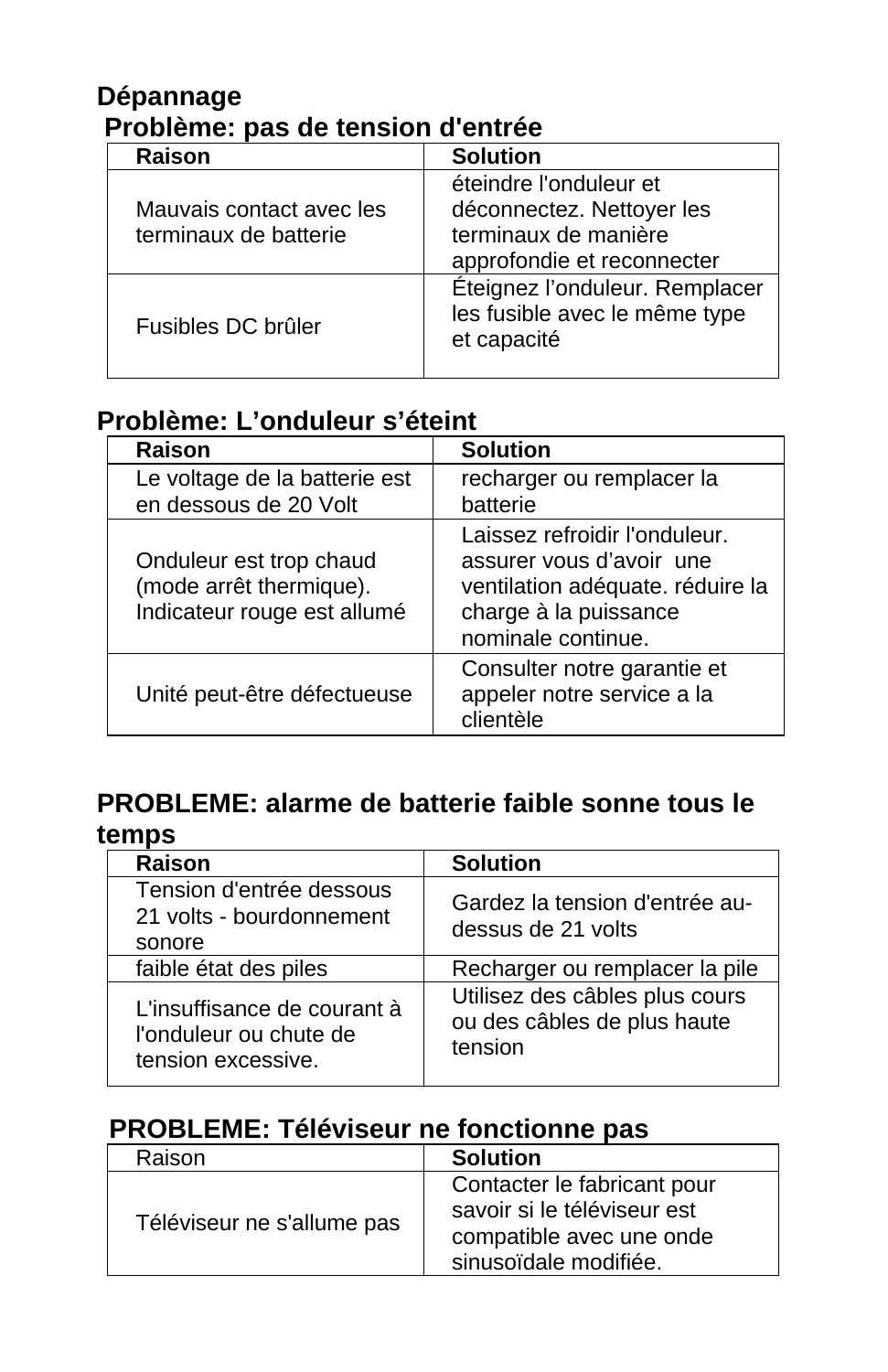## **Spécifications**

| <b>Nom</b>                          | ML1500-24                            | ML2300-24                            |
|-------------------------------------|--------------------------------------|--------------------------------------|
| Entrée                              | 24V (20-30V) DC                      |                                      |
| Sortie                              | <b>115V AC</b>                       |                                      |
| Forme d'onde<br>de sortie           | onde sinusoïdale modifiée            |                                      |
| Puissance<br>continue               | 1500 Watt<br>2300 Watt               |                                      |
| courant de<br>charge                | 3000 Watt                            | 4600 Watt                            |
| efficacité                          | Approx. 90 %                         |                                      |
| Contrôle                            | ON/OFF Contrôle                      |                                      |
| courant pas de<br>charge            | $< 0.15$ ADC                         |                                      |
| Alarme de<br><b>Batterie faible</b> | $21 \pm 0.5$ V DC                    |                                      |
| Arrêt Batterie<br>faible            | $20 \pm 0.5$ V DC                    |                                      |
| AC 4 prises de<br>courant           | 2 standard Nord Américain 15 ampères |                                      |
| Fusible interne                     | 6 x 25 Amp spade-<br>type Fuses      | 8 x 25 Amp spade-<br>type Fuses      |
| Dimensions                          | 11.6" (W) x 10.25" (H)<br>x 3.5" (D) | 14.5" (W) x 10.25" (H)<br>x 3.5" (D) |
| Poids net                           | $11.5$ lbs                           | 14.5 lbs                             |

#### NOTE:

Toutes les spécifications sont typiques de 25° C, sauf indication contraire. Les spécifications sont sujettes à changement sans préavis.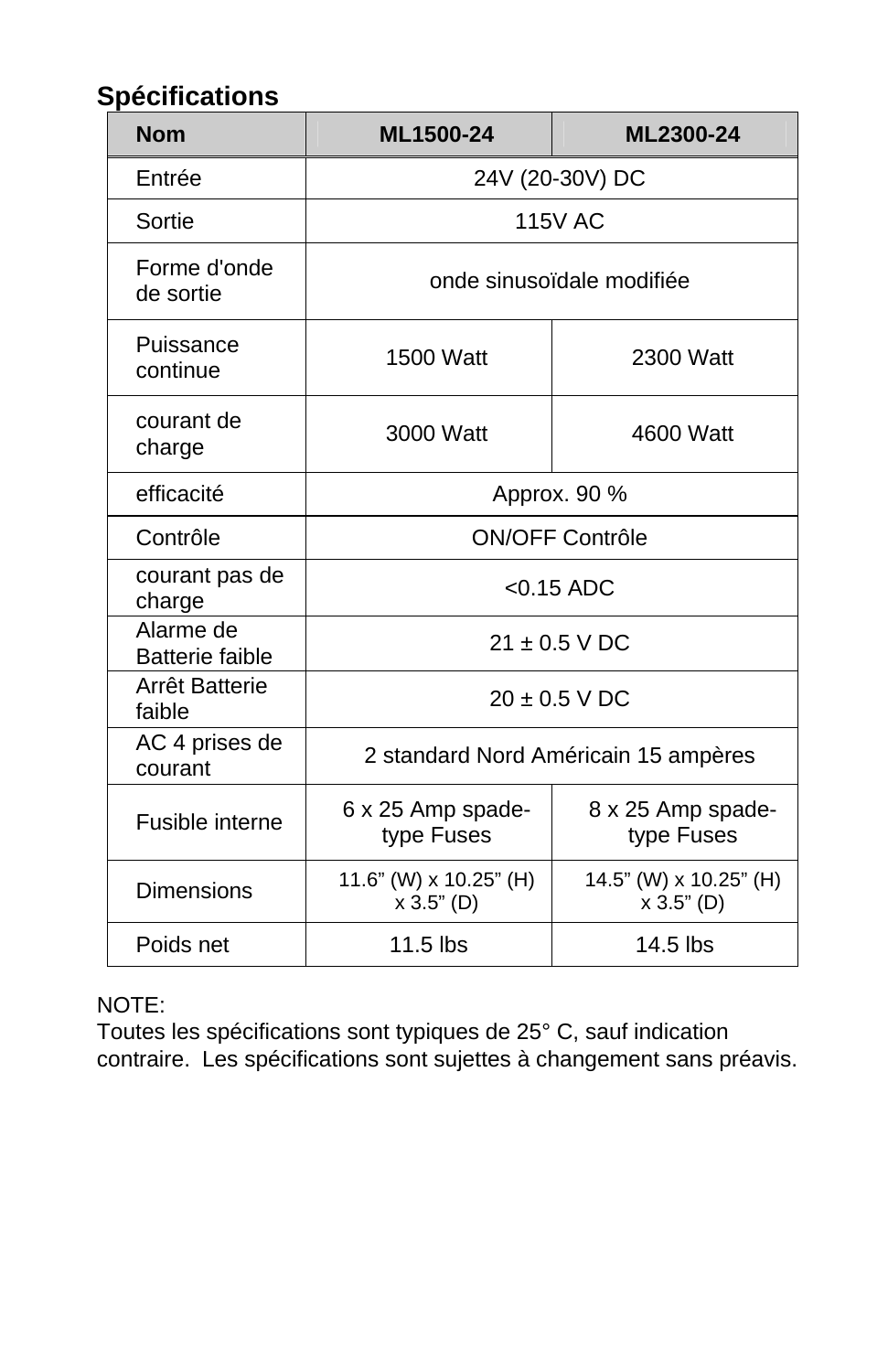## **Garantie**

Tous les produits PowerBrightMT sont garantis à l'acheteur original de ce produit. S'il vous plaît garder une copie de votre reçu de caisse.

Durée de garantie: Ce produit est garanti à l'acheteur original pour une période de un (1) an à compter de la date d'achat d'origine, d'être à l'abri de défauts de matériel et de main-d'œuvre. PowerBrightTM décline toute responsabilité pour dommages et intérêts. En aucun cas, PowerBrightTM n'est responsable pour tout montant de dommages intérêts au-delà du montant payé pour le produit au détail. Dans le cas d'un article défectueux, s'il vous plaît envoyer l'objet, prépayé, avec une explication complète du problème, votre nom, adresse et numéro de téléphone de jour. Cette garantie ne s'étend pas aux unités qui ont été utilisés en violation des instructions écrites fournies ou si le produits a été endommagé par accident, en cours d'expédition, utilisation déraisonnable, utilisation abusive, négligence, l'utilisation commerciale, par des réparations de personnel non autorisé ou pas d'autres causes découlant de tout vice de matériaux ou de main-d'œuvre. Garantie Avertissements: Cette garantie est en lieu et place de toute garantie expresse ou implicite et aucun représentant n'est autorisé à assumer toute autre responsabilité en rapport avec la vente de nos produits. Il n'y aura pas de réclamations pour les défauts ou de l'échec de la performance ou le produit défaillance dans toute théorie de la responsabilité délictuelle, de contrats ou du droit commercial, y compris, mais pas limité à la négligence, une négligence grave, et la responsabilité objective, d'une violation de garantie et de la violation de contrat.

Bright Manufacturing, LLC 2825 N. University Drive Suite 210 Coral Springs, FL 33065 Toll Free: 1-866-295-6775 Fax: 954-603-4930